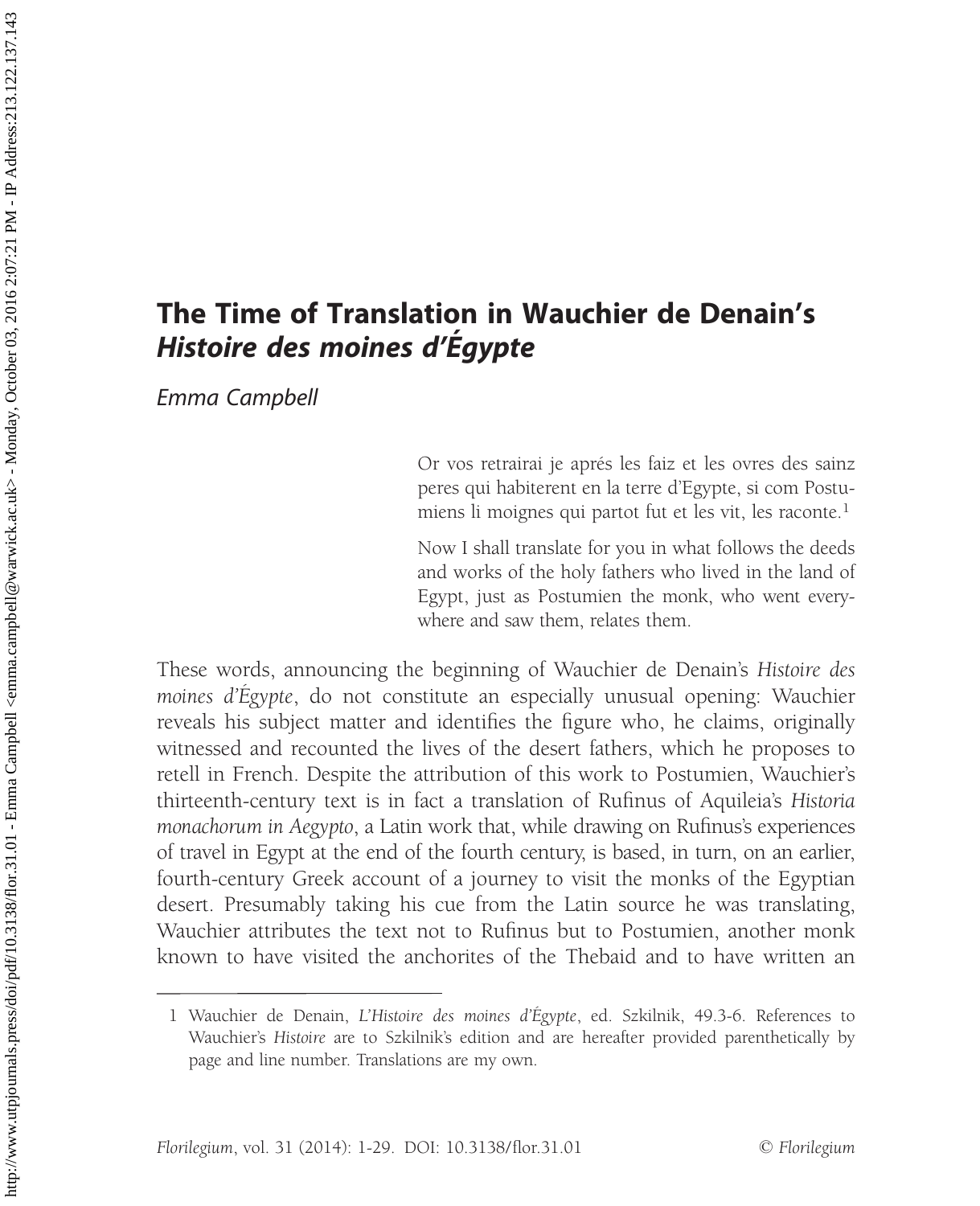account of his pilgrimage.<sup>2</sup> Quite apart from the issue of attribution, these opening lines raise the question of the temporality of translation as Wauchier presents it in this text. What is the time of the ''now'' in this sentence, the moment when the thirteenth-century translator announces his transmission of a first-hand account of the historically remote lives of the desert fathers? The act of translation that this ''now'' qualifies is articulated in the future tense; it will, Wauchier suggests, overlap with, but also extract and ventriloquize Postumien's narration in the imminent future of the text which the translator proclaims. This raises another question: to what extent is the distinction between "now" and "then" implicit in Wauchier's introduction of his historical subject matter maintained in his subsequent translation of what is presented as Postumien's account? It should be noted that the use of the term ''histoire'' in the title of Wauchier's text is a modern editorial choice that reflects Rufinus's Latin title and is not a designation used by the medieval translator. Rather than describing his text as a history (with all the semantic baggage that the term carries in medieval French), Wauchier instead presents it in less temporally specific terms as a translation of the works that Postumien witnessed first hand. Such questions about translation in the Histoire intersect with considerations of narrative voice and textual reception. More broadly, as I argue here, exploring the temporality of translation in vernacular religious texts such as this one may combine theoretical concerns with an attentiveness to translation practice in ways that challenge some of the conceptual frameworks of current translation studies.

Though the Histoire des moines d'Égypte has received relatively little attention from medievalists, Wauchier de Denain is, thanks to the other works attributed to him, acknowledged as a key figure in medieval historiography. He is perhaps best known for his authorship of two other works: the second continuation of the *Conte du graal* and the *Histoire ancienne jusqu'a César*, a widely disseminated universal history covering the period from Creation to

<sup>2</sup> The Latin manuscript which Wauchier was working from is likely to have attributed both the Historia monachorum and the Verba seniorum to Posthumianus. This is the case, for example, in Douai, Bibliothèque municipale, MS 870 and MS 871, both of which are dated to the twelfth century.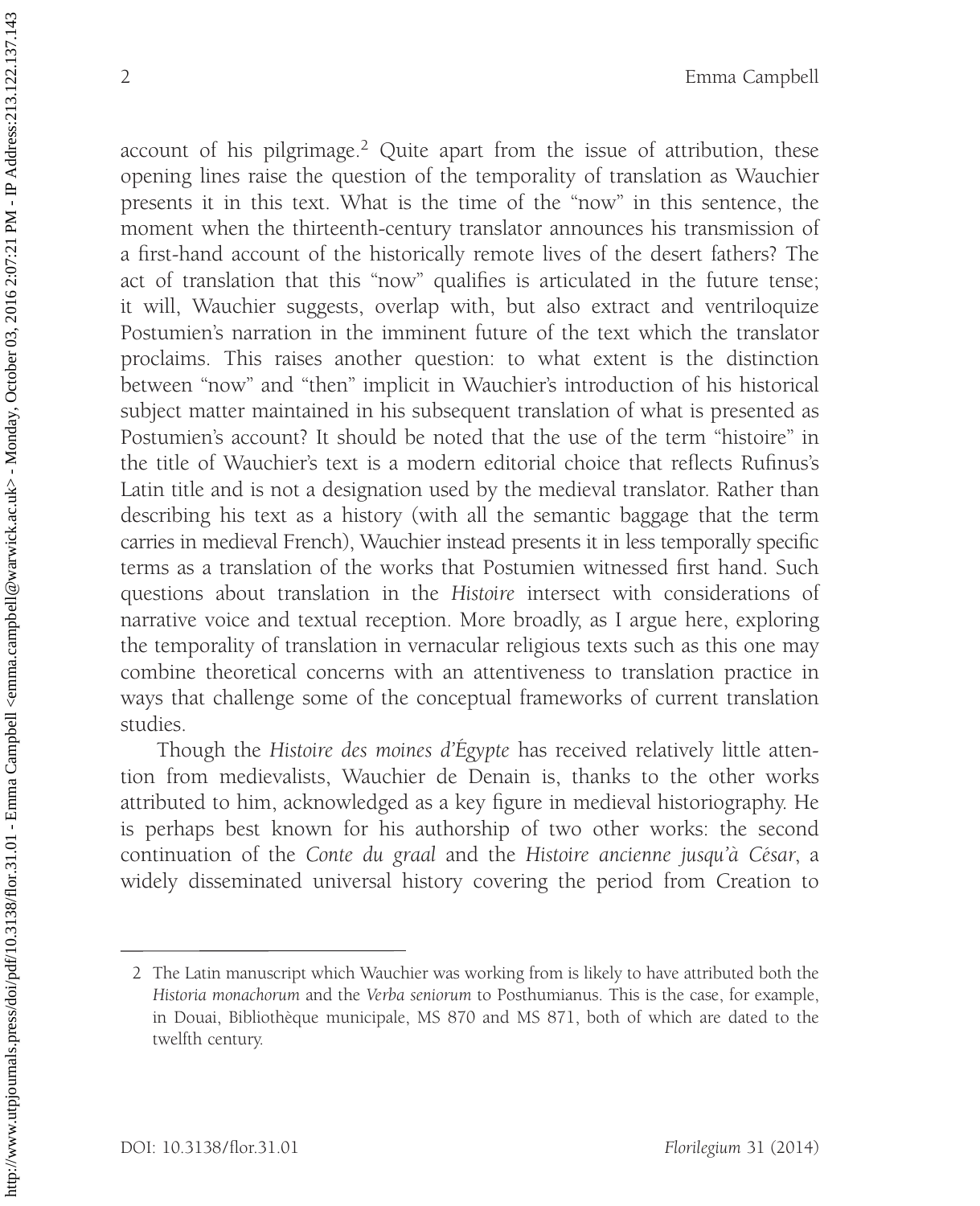57 B.C.E.<sup>3</sup> Little is known of Wauchier himself, though he was almost certainly a cleric — possibly a secular cleric — and he worked for important aristocratic patrons at the court of Flanders.

The only complete version of Wauchier's Histoire des moines d'Égypte is found in Carpentras, Bibliothèque municipale 473 (fols. 85va-118ra);<sup>4</sup> another, partial version appears in Paris, BnF, n. a. fr., 10128 (fols. 255r-267v). The Carpentras manuscript transmits the Histoire as part of a larger collection of French translations of the lives of the fathers probably also compiled and written by Wauchier, who names himself in the Dialogues of Gregory the Great.<sup>5</sup> Written at the beginning of the thirteenth century (most probably before 1212), the Histoire, along with the larger collection in which it features, ranks among the earliest extant hagiographic texts in French prose and participates in a key moment in the development of prose as an idiom of vernacular translation and composition. In the twelfth century, the use of vernacular prose for religious works had already become more widespread in the east and northeast of France, largely under the influence of religious orders such as the Cistercians. The majority of extant examples of French prose produced prior to the late twelfth century are therefore associated with translation from Latin among the religious orders. However, in the later twelfth century, listening to the reading of works in prose increasingly became a lay pastime. Towards the end of the century, powerful lay patrons in northern France and Flanders contributed to the further expansion of prose to genres such as historiography and romance,

<sup>3</sup> Though the attribution of the Histoire ancienne to Wauchier is far from certain, stylistic evidence supports the hypothesis of Wauchier's authorship. For a discussion of the arguments, see Szkilnik, "Écrire en vers, écrire en prose," 208-19, and de Visser-van Terwisga, ed., Histoire ancienne jusqu'à César, 2:217-20.

<sup>4</sup> There are two, non-identical numbering systems in the manuscript. I give the manuscript's foliation in Roman numerals here, as the Arabic numbering misses two folios (a different hand corrects this by reinserting the last folio number, followed by "bis"). According to the Arabic numbering, these folios would be fols. 83v-116r.

<sup>5</sup> The Carpentras collection contains translations of the Lives of St. Paul the Hermit, of St. Anthony, of St. Hilarion, of St. Malchus, and of St. Paul the Simple (the latter taken from the Historia monachorum in Aegypto); it also includes French versions of Books I and III of the Dialogues of Gregory the Great, as well as Rufinus of Aquileia's Historia monachorum in Aegypto and Verba seniorum. The Lives of St. Paul the Hermit, St. Hilarion, and St. Malchus are based on the translations by St. Jerome. The Life of St. Anthony is based on the Latin version by Evagrius, who translated the Greek text composed by Athanasius, bishop of Alexandria. Meyer, "Versions en vers et en prose des Vies des Pères," 259.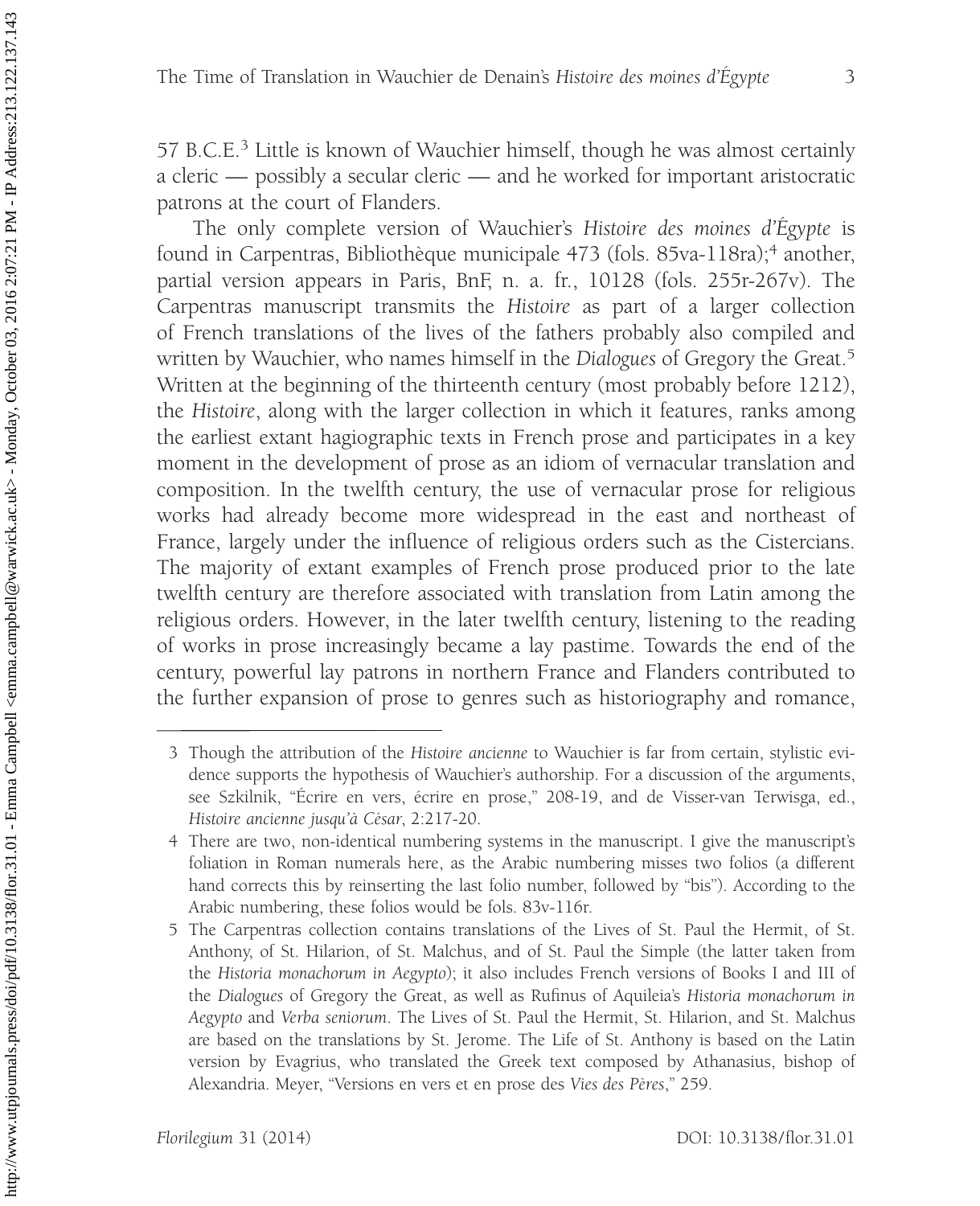using it as an idiom of translation and composition for works destined for lay audiences.<sup>6</sup> Gabrielle Spiegel has connected this phenomenon — particularly as it concerned vernacular historiography — to the political legitimation of the Franco-Flemish aristocracy at a time when its social dominance was being contested by the growth of royal power.<sup>7</sup> As Molly Lynde-Recchia suggests, it also enabled members of a social group with a limited, layperson's knowledge of Latin ''to view themselves as lettered participants in the tradition of serious, truthful, historical and religious compositions'' which were conventionally written in Latin.8 Wauchier was closely involved with this Franco-Flemish network, which included the patron he names in the prologue to the Carpentras compilation: Philip of Namur, youngest son of Baudoin VIII, count of Flanders.<sup>9</sup> Even if one might point to earlier examples of prose written in French, Wauchier's use of prose in the Histoire, as elsewhere in his work, may thus be seen as innovative in the social and literary context in which it was deployed.10

Wauchier's consciousness of the requirements of his lay audience clearly influenced his translation technique. Unfortunately, the manuscript Wauchier used as the basis for his translation appears to be lost, and thus no direct comparison with that version of his Latin source is possible. John Jay Thompson's research on Wauchier's sources suggests that the manuscript of the Historia monachorum in Aegypto which Wauchier consulted was probably part of the book collection housed at Saint-Amand, but the codex containing the relevant version of the Vitae patrum — and listed in the inventory — has not been found.11 Nevertheless, comparison of Wauchier's text with the Patrologia Latina edition of Rufinus's Historia monachorum suggests that, although the French translator mostly conveys the contents of his source, his translation abridges

<sup>6</sup> Woledge and Clive, Répertoire des plus anciens textes en prose, 24-27.

<sup>7</sup> Spiegel, Romancing the Past, esp. 11-54.

<sup>8</sup> Lynde-Recchia, Prose, Verse, and Truth-Telling, 17-18, at 17.

<sup>9</sup> See Meyer, ''Wauchier de Denain,'' 583, 585, and ''Versions en vers et en prose des Vies des Peres," 258-60. On the use of this reference for the dating of Wauchier's work, see Woledge and Clive, Répertoire des plus anciens textes en prose, 126.

<sup>10</sup> On the "emergence" of prose in this period, see Godzich and Kittay, The Emergence of Prose, and Beer, Early Prose in France, 1-7.

<sup>11</sup> Thompson's examination of Wauchier's translation technique in other works attributed to him argues for his adherence to the internal order of the works he translated, even when he abbreviated the original or rendered it loosely. The differences between the Latin and French versions in the ordering of articles may therefore have been a feature of the source Wauchier was using; see Thompson, "Finding a Literary Commonplace."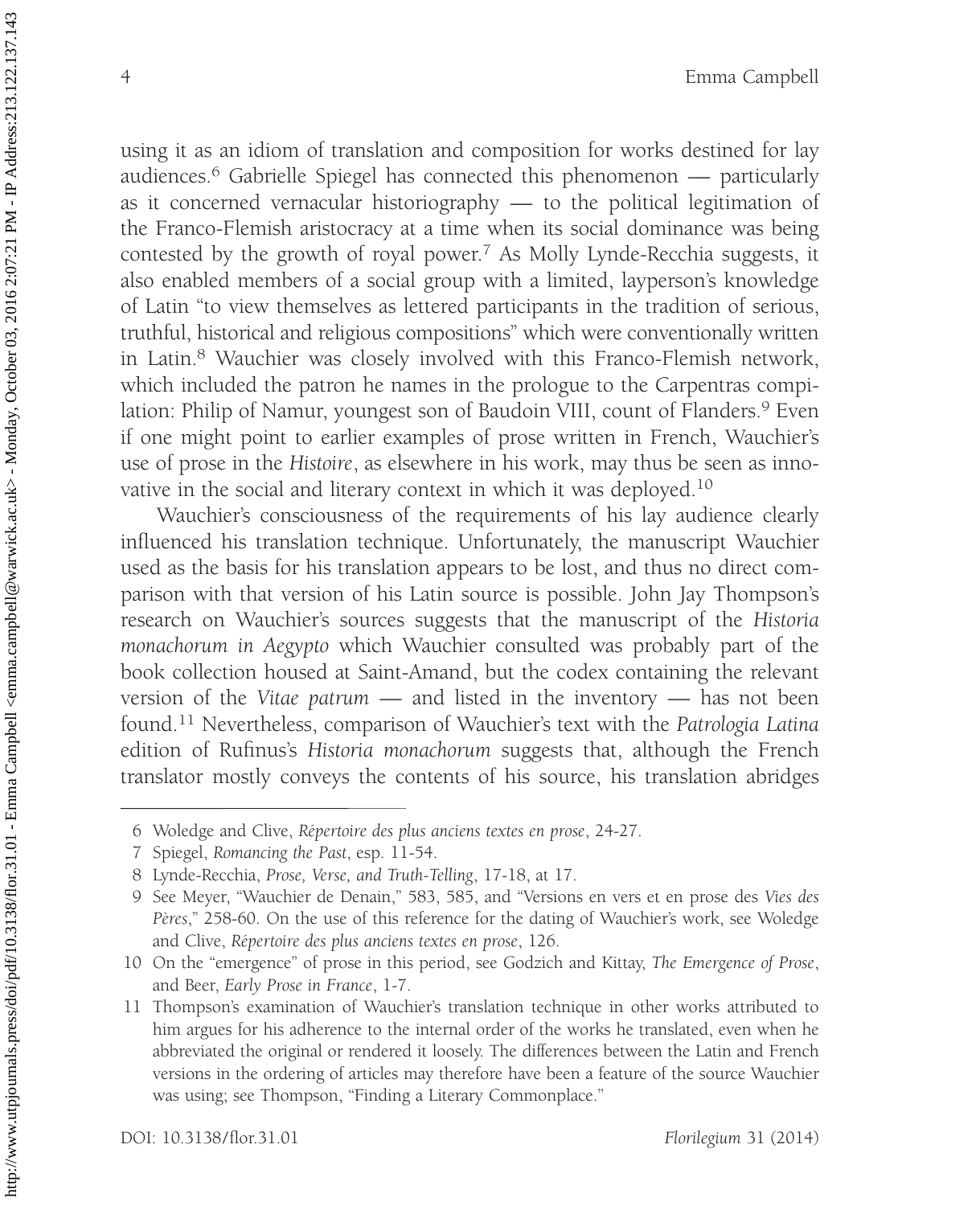and adapts the Latin text for a non-monastic audience, leaving out some of the quotations from Scripture and glossing Latin quotations or French technical vocabulary in terms which his audience would understand.12

While anchored in first-person testimony, the Histoire is composed of a series of interconnected narratives told about, and by, the inhabitants of the desert whom the narrator Postumien and his brethren meet on their journey. In a number of cases, the Latin contains lengthy passages of direct speech by monks encountered along the way, some of whom relate stories about other monks which similarly incorporate direct discourse.13 Wauchier's work usually renders these first-person narratives as such, yet, insofar as his text is already spoken by a narrator who is not Wauchier, the French translation adds a further layer of complexity to what is already a multilayered narrative. In a way that echoes the more general desire for pedagogical clarity in his translation, Wauchier reminds his public who is speaking at various moments and, in some cases, he also mentions who is being spoken to.<sup>14</sup> As Michelle Szkilnik rightly notes, it is nonetheless not always easy to tell who is speaking at a given moment, especially when the story includes up to four layers of narration.<sup>15</sup> As will be seen later, Wauchier also makes various interjections of his own, some of which appear in verse, rather than in the prose used in the rest of his translation.

The complexity of the narrative voice in the Histoire encourages reflection on the way in which translation may cultivate temporal as well as linguistic and cultural heterogeneity. In this respect, the text offers ways of conceptualizing the temporal dimension of translation differently from those which often inform

<sup>12</sup> Rufinus of Aquileia, Historia monachorum, in PL 21:387-462B. Schulz-Flügel also edited this work. I refer to the Patrologia Latina version partly because of its wider availability and partly because — being based on manuscripts from the  $\varepsilon$  (epsilon) branch — it is a closer approximation of Wauchier's source.

<sup>13</sup> This notably concerns Copres (and Patermuthius) and Apelles (and John).

<sup>14</sup> E.g., ''Mais encore furent plusors autres sainz peres en l'ermitage devant nos, fait li sainz prestres, qui Coprés estoit apelez par non, a Postumien et a ses compaignons cui il racontoit ces choses, qui si sainz homes furent qu'il firent celestiels signes don li mondes ne fu mie disgnes de l'oïr ne de l'entendre" (Histoire 114.1-6, emphasis mine: But there were several other holy fathers in the hermitage before us, said the holy priest who went by the name of Copres to Postumien and his companions, to whom he was telling these things, and they were such holy men that they performed heavenly miracles which the world was not worthy either to hear or to understand).

<sup>15</sup> Szkilnik, "Vies des Pères et romans en prose, une filiation," 219.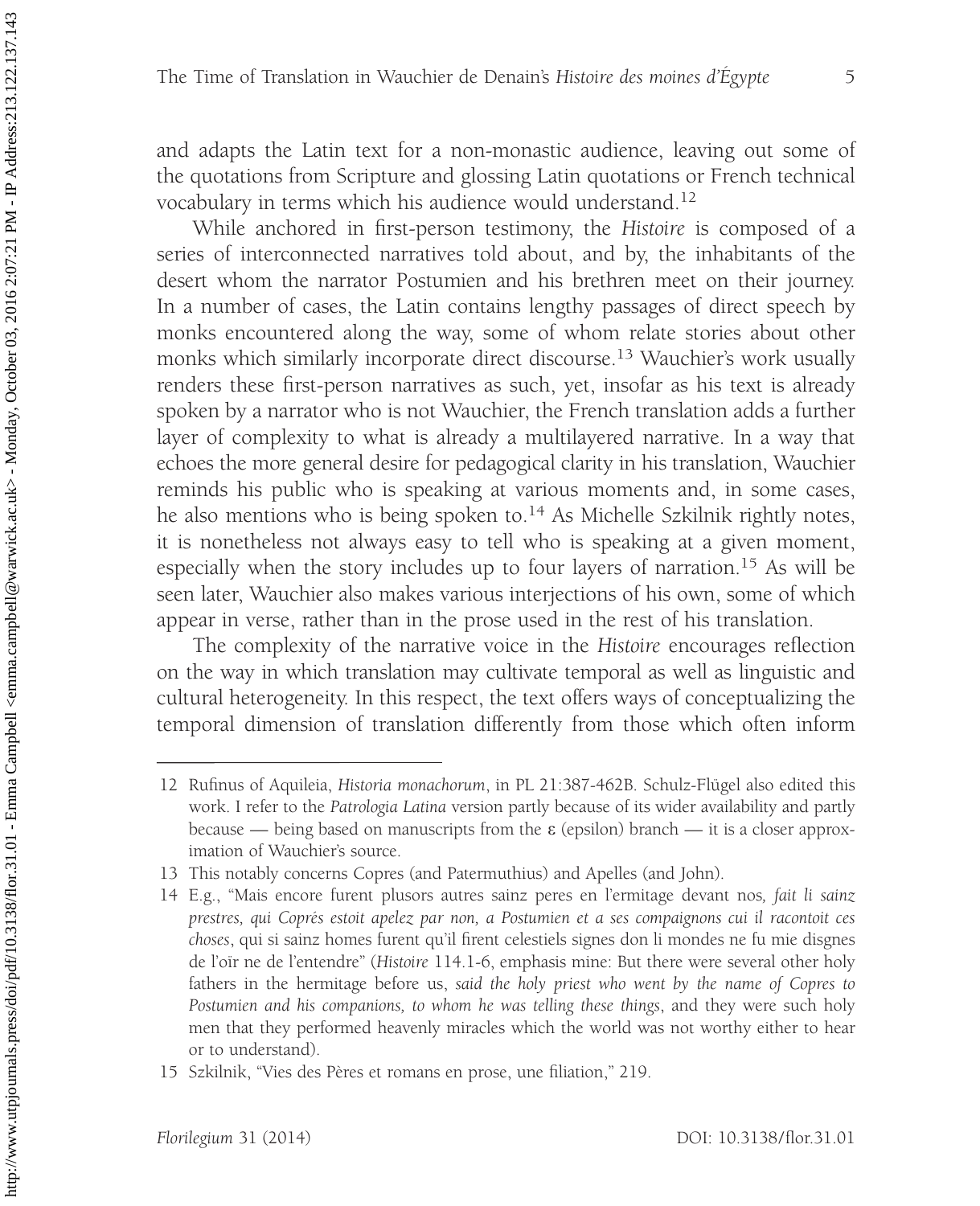current translation studies. Broadly speaking, the tendency within translation studies has been to approach the issue of temporality from the perspective of the translated text's permanence (or impermanence). For some, the activity of translation is inherently transient, resulting in a text that will eventually need to be updated for new audiences.<sup>16</sup> As Lawrence Venuti has indicated, this view of translation is, in modernity, often associated with a romantic conception of authorship that sees the original as an eternal, unchanging expression of genius and translation as a copy that will ultimately be superseded by subsequent reiterations of the authorial text.<sup>17</sup> The poststructuralist translation theory that informs Venuti's thinking also insists that the very fact that the work can be translated implies that it is not definitive — a view that unsettles the temporal fixity of the original as well as its status as an independent expression of authorial genius. From this poststructuralist perspective, rather than creating an ephemeral copy of a more enduring source, translation serves both to establish the original and to enable it to develop into the future. As Jacques Derrida suggests, the original is thus, to a large degree, reliant on translation for its continued existence or "afterlife."<sup>18</sup> In contrast to the view that the original is eternal and translation a transient copy, the poststructuralist position therefore insists on the interdependence of original and translation as derivative, heterogeneous, and incomplete texts.

The elliptical relationships among different temporal moments which poststructuralist translation theory posits provide a useful starting point for thinking about the time of translation in Wauchier's text. Yet whereas thinkers like Venuti and Derrida focus on relationships between texts, Wauchier's translation has an important intersubjective and pedagogical dimension which colours its participation in the textual afterlife of its source — something that translation theory has, to date, left largely unexplored. Carolyn Dinshaw's recent work on the queer temporalities of medieval texts, though not concerned with translation, offers suggestive ways of thinking about connections between time, narrative, and intersubjectivity and can be productively brought into dialogue with the ideas just mentioned. Her focus in How Soon is Now? is on the non-sequential,

<sup>16</sup> See, for example, Rabassa, ''No Two Snowflakes are Alike,'' 8.

<sup>17</sup> Venuti, "Introduction," 3-4.

<sup>18</sup> Derrida, "Des tours de Babel," 213-15. See also Derrida's essay (published originally in English translation), "Living On / Border Lines."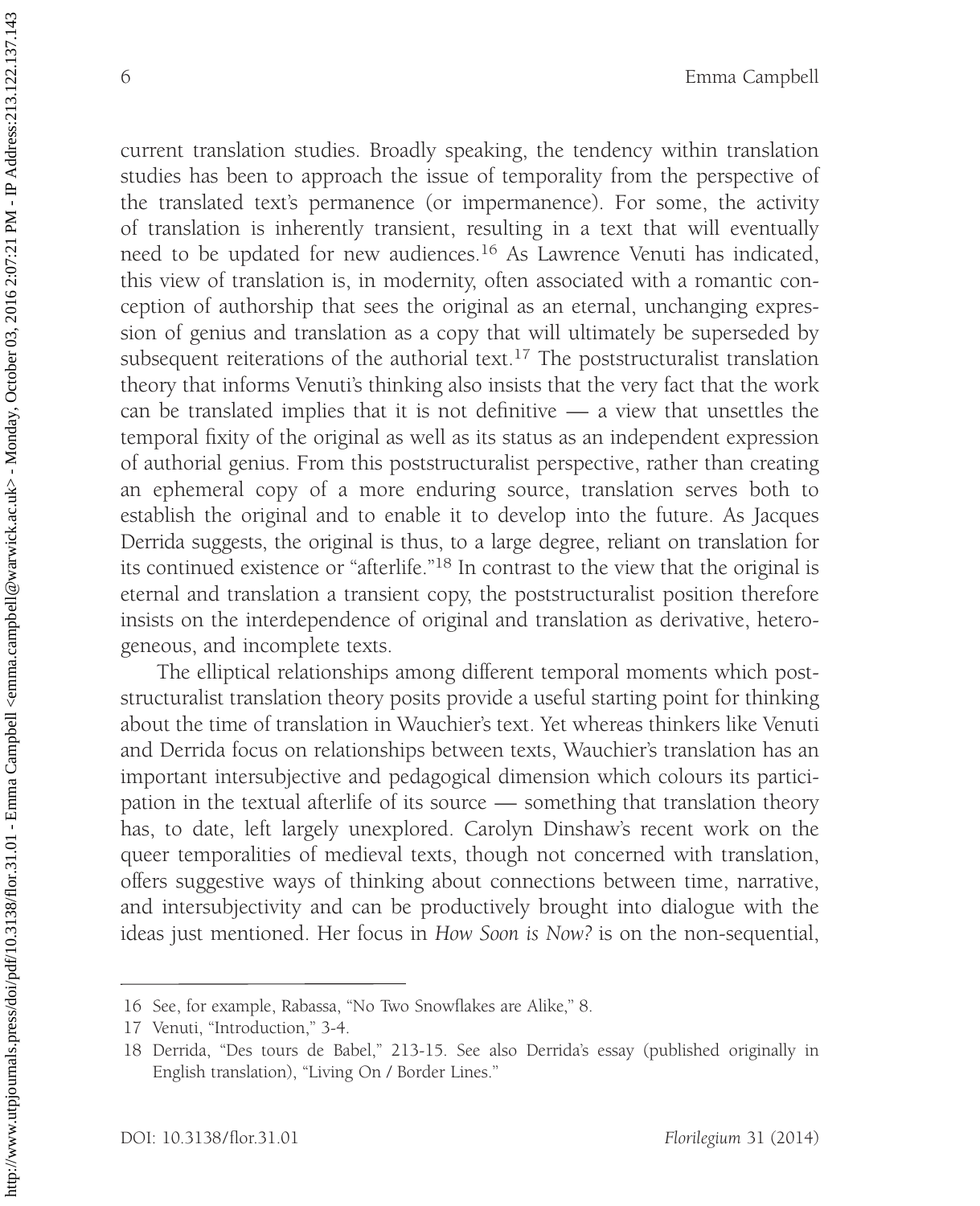multiple nature of time as this manifests itself both within medieval literature and through engagements with it by non-medieval readers.<sup>19</sup> "Asynchrony" is the term Dinshaw uses to encapsulate this plural notion of time, which is characterized by ''different time frames or temporal systems colliding in a single moment of now."<sup>20</sup> Dinshaw's exploration of the queer temporalities associated with the consumption of medieval cultural objects and texts can be usefully extended to a consideration of translation in order to explore how, in Wauchier's Histoire, the notions of temporality that inform contemporary discussions of translation may intersect with asynchronous relationships and forms of community such as those Dinshaw describes.

In what follows, I begin by examining how Wauchier signals his presence in the text as translator and how this translating voice is related to those of the various narrators represented in the work. Having explored some of the ways in which the ''now'' of the translator's voice is asynchronous, I consider how Wauchier's techniques — especially his use of Latin quotation and his mixing of prose and verse — provide examples of the connection between temporal heterogeneity and a heterogeneous translating discourse that reflects the pedagogical aims of the work. Finally, I examine the conclusion to the Histoire in the Carpentras manuscript and the beginning of the work that follows it as further illustrations of the relationship between translation, pedagogy, and time.

# The Beginning of the Histoire

The opening lines of the Histoire in the Carpentras manuscript — quoted briefly as the epigraph to this article — may be used to introduce some of the issues relating to temporality and translation which affect Wauchier's presentation of himself as the work's translator. The text prefacing the Histoire undoubtedly by Wauchier himself rather than a scribe, as it also appears in the other manuscript transmitting the work<sup>21</sup> — involves a first-person address to

<sup>19</sup> Dinshaw, How Soon is Now? This project develops the idea of queer community as a form of touching across time explored in Dinshaw's earlier work, notably Getting Medieval.

<sup>20</sup> Dinshaw, How Soon is Now, 5.

<sup>21</sup> In BnF, n. a. fr., 10128, the Histoire is not preceded by Wauchier's translation of the Dialogues of Gregory the Great, and as a result the prologue makes little sense; see Meyer, ''Versions en vers et en prose des Vies des Pères," 272.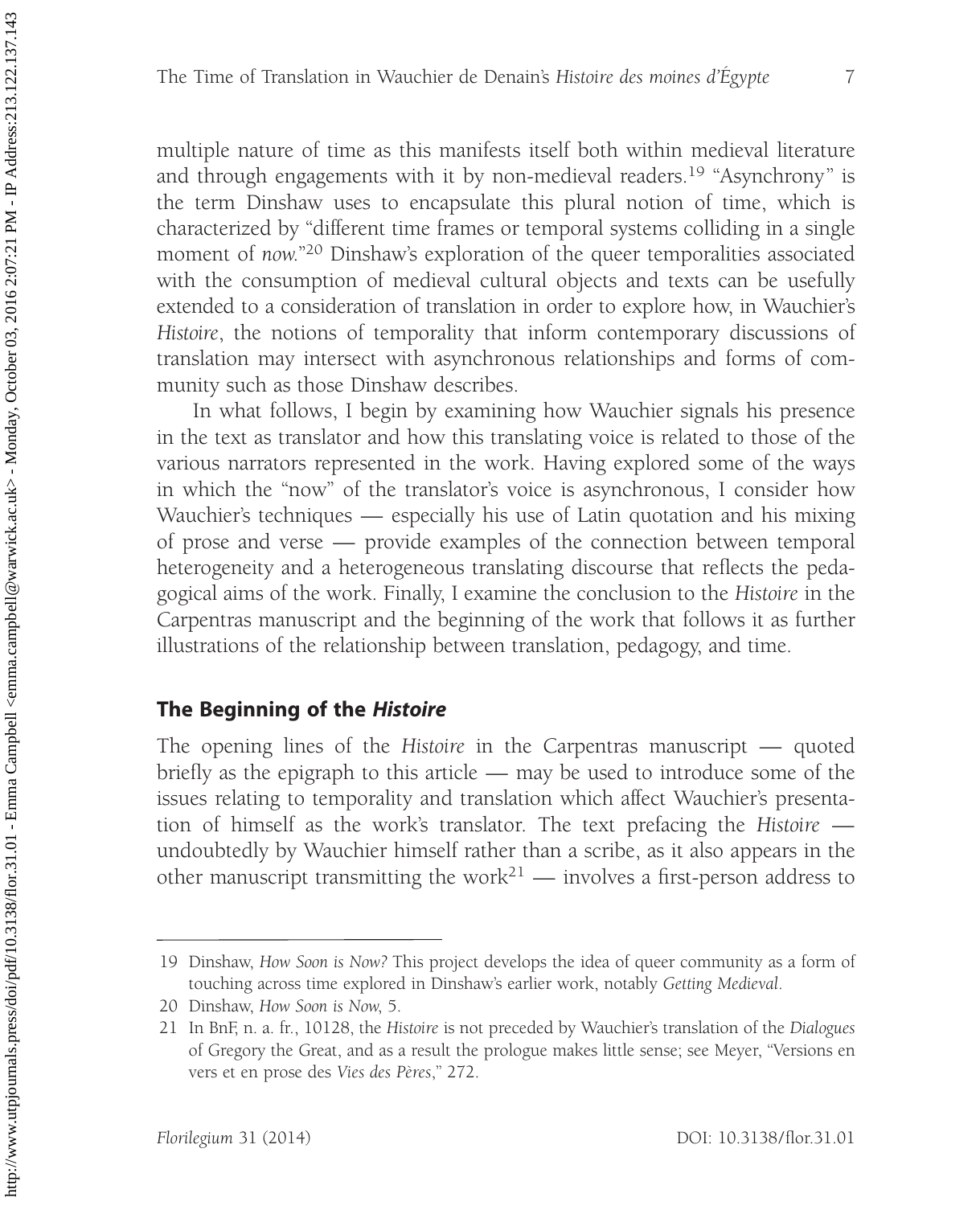the audience which recapitulates the preceding text and anticipates that which is to come:

> Or vos ai je conté et dit une partie des faiz et vies des sainz peres qui habiterent en la contree de Lonbardie si com sainz Gregoires meismes lo tesmoigne. Or vos retrairai je aprés les faiz et les ovres des sainz peres qui habiterent en la terre d'Egypte, si com Postumiens li moignes qui partot fut et les vit, les raconte, et si dist qu'il avoit veu tant de prodomes et de si sainte vie, qu'il avoit veu a ses propres elz lo tresor Jhesu Crist repost es humains cors, ne n'estoit mie droiz qu'il cest tresor, ce est les bones ovres d'elx, vosist celer ne repondre si com envielz, ainz lo voloit demostrer en la communité de cex qui bien voloient faire, quar bien estoit sers que de tant com plus de gent en seroient enrichi, de tant en aquerroit il plus grant prophit et plus grant loange. (Histoire 49.1-14)

> [Now I have recounted a portion of the deeds and lives of the holy fathers who lived in the Lombardy region, just as St. Gregory himself attests. Now I shall translate for you in what follows the deeds and works of the holy fathers who lived in the land of Egypt, just as Postumien the monk, who went everywhere and saw them, relates them; and he says that he had seen so many worthy men leading such holy lives that he had seen with his own eyes the treasure of Jesus Christ in human form, and it would have been wholly wrong if he had wanted to hide this treasure, that is, the good works of these men, or to keep it jealously for himself, which explains why he wanted to reveal it to the community of those who sought to do good, for he was convinced that the more people were enriched by this, the more he would derive benefit and praise from it.]

The work that precedes the Histoire in the Carpentras manuscript — and to which Wauchier refers in this quotation — is a translation of Books I and III of the Dialogues of Gregory the Great. Nestled between Gregory's Dialogues and Postumien's account of the desert fathers, the ''now'' of the translator's voice — emphasized by the repetition of "Or" (now) in the first two lines encompasses not only the present in which Wauchier addresses his audience, but also the past and future of his collection. Just as time, as Augustine observes, involves the distension (distentio) of the mind over three different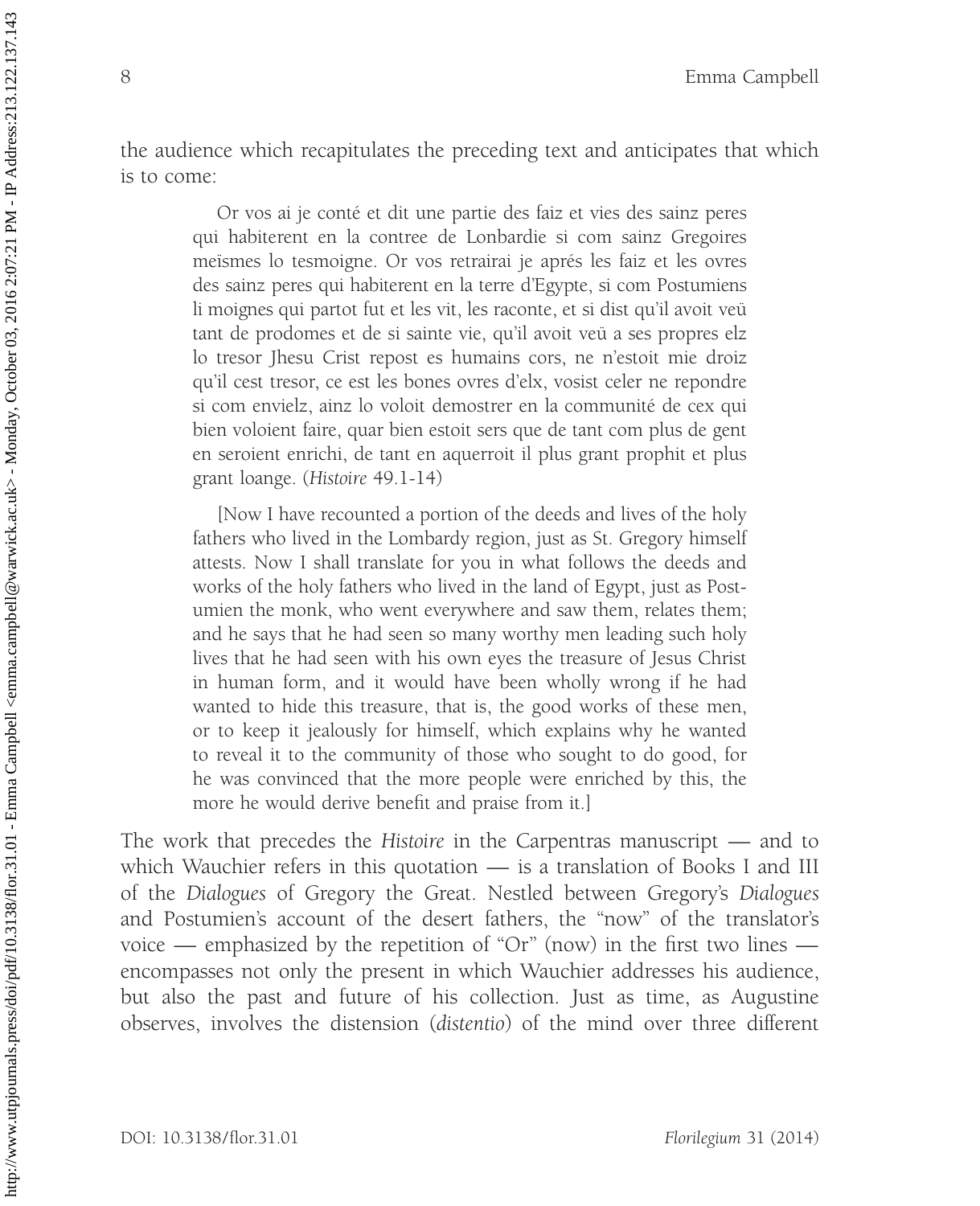presents identified with memory, attention, and expectation, so the ''now'' of Wauchier's translation stretches the present across the past and the future of his audience's experiences of the text.<sup>22</sup> This "now" links and separates contiguous parts of the collection and, with them, the figures who speak through the French translation. What is emphasized here alongside the transition from one work to another is the way in which Wauchier's narrative anchors the testimony of the authorities on whose behalf he speaks: Gregory the Great, whose account has just been related, and Postumien, whose eyewitness testimony the audience is about to hear.

The illuminated initial that begins the Histoire offers an additional, visual comment on the complexity of the translating voice presented here. In this image (Fig. 1), a male figure stands in the centre of the capital O of the first "Or" of the passage quoted above, pointing with his left hand at the text to the right of the decorated initial. Though the text which he points to is spoken by Wauchier's narrating voice, the figure depicted — with his pilgrim's staff and halo — is clearly intended to represent Postumien, rather than Wauchier.<sup>23</sup> On one level, this image underlines the switch in narrator that these opening lines announce, replacing Gregory (depicted on fol. 43rb) with Postumien. Like the accompanying text, this initial thus re-emphasizes the connections between the translator's voice and the figures who speak through him, as well as marking a transitional moment that looks forward to the text to come. Yet, unlike the earlier image of Gregory, this opening portrait underlines the symbiotic relationship between Postumien and the translator's voice. Postumien is both contiguous with the text and, quite literally, at the centre of the ''now'' in which Wauchier speaks. Moreover, unlike other figures, Postumien gestures towards the written text, introducing the voice that will speak on his behalf. Narrative time here is circular rather than linear: as Wauchier's text presents

<sup>22</sup> Augustine, Confessions, 11.31.41, cited in Dinshaw, How Soon is Now, 15, 176 n. 54. In his chapter ''What is Time,'' Gurevich discusses Augustine's view that the soul alone can measure time; Gurevich, Categories of Medieval Culture, 113-14.

<sup>23</sup> The medieval annotator who appended a comment to this illumination identifies it with Postumien's narrating voice rather than Wauchier's: ''Ci commence a conter postemiens li sayns moynes les vies des autres sayns quis vit en son vivant'' (fol. 85vb, top margin: Here Postumien the holy monk begins to recount the lives of the other saints whom he saw in his own lifetime).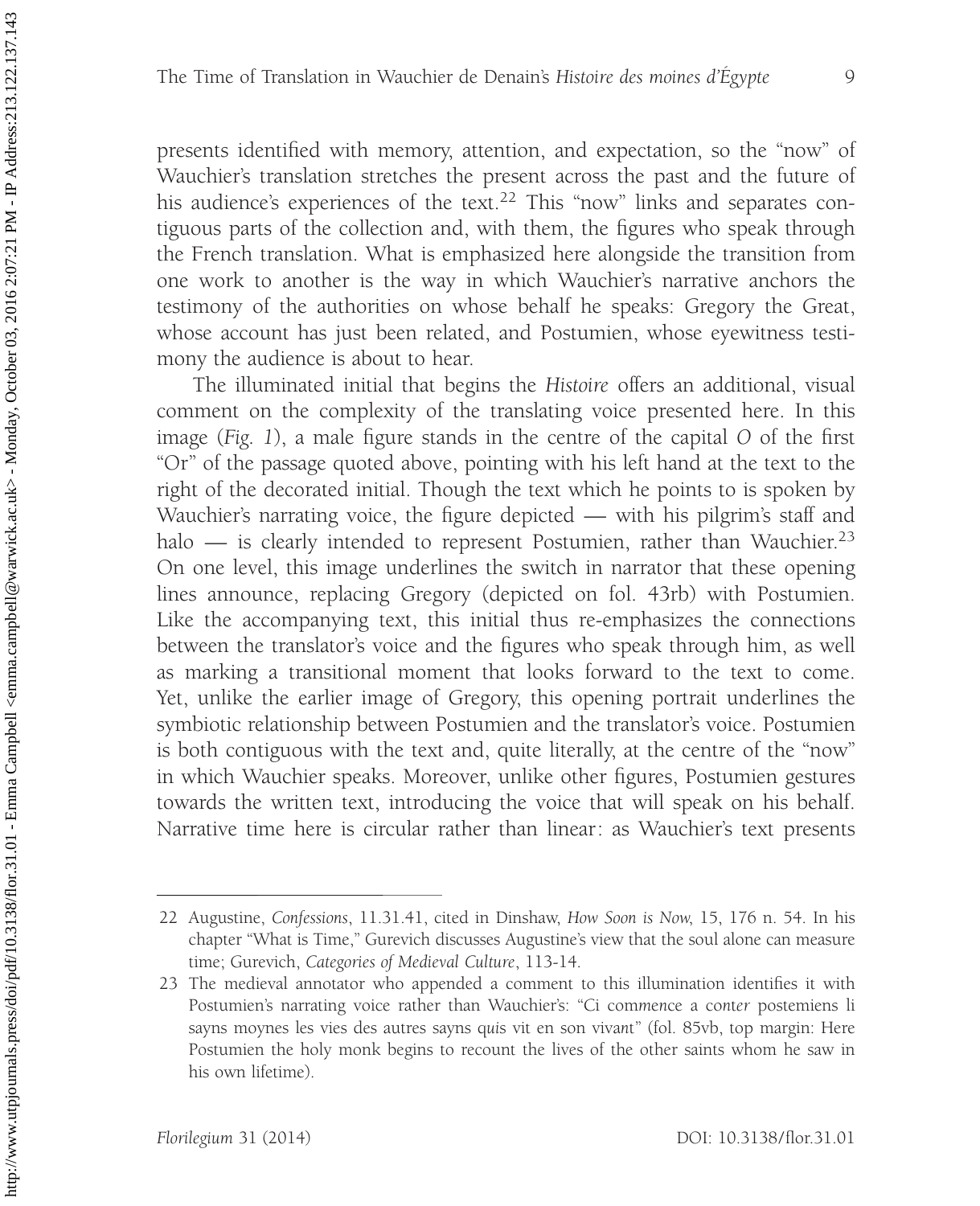Postumien to the reader, the painted figure of Postumien introduces the text in which Wauchier speaks.

A further example of the interrelationship between the different voices in the Histoire appears a little later in the prologue, at the point where Postumien's introductory description leads into the account of his visit to John of Lycopolis. After outlining the virtuous way of life of the desert fathers, the text continues in what is presented as Postumien's voice:

> Por ce fait Postumiens, que Nostre Sire me dona que je veïsse si sainz homes et que fuse avec ex por esgarder plusors choses de lor ovres, conterai de chascun qui me revenra a memoire par la volenté Nostre Seignor, aucune chose, si que cil qui ne les virent mie poïssent entendre et oïr les ovres, si qu'il i praignent exemple d'aquerre gloire parmenable.

> Tut a comencement, fait Postumiens, ferons nos lo fondement de nostre ovre, por ce que li bon exemple i prengnent, de Johan qui asez devroit toz sels soffire des religioses pensees faire entendre par ses saintes ovres au venir au comble de totes vertuz et a la perfection de hautesce. Quar tant ot en lui bien, si com vos orez conter et retraire, si vos atalante, qu'il n'est nus, por qu'il a Nostre Seignor vuelle ne petit ne grant entendre, quil n'i deüst de bien exemple prendre. (Histoire 51.4-19)

> [Because, says Postumien, Our Lord granted that I might see such holy men and be with them to observe various aspects of their works, I shall recount something about each of them which I shall remember by the grace of Our Lord, so that whoever has not seen them may understand and hear about the works, and, taking example from them, acquire eternal glory.

> At the very beginning, says Postumien, so that people may learn from his example, we make John the foundation of our work, who would alone suffice to make religious thoughts manifest through his holy works, in achieving the pinnacle of all virtues and the perfection of spiritual exaltation. For there was such great good in him, as you will hear recounted and translated, if it please you, that there is nobody, unless he wishes to understand neither more nor less about Our Lord, who should not take example from it.]

http://www.utpjournals.press/doi/pdf/10.3138/flor.31.01 - Emma Campbell <emma.campbell@warwick.ac.uk> - Monday, October 03, 2016 2:07:21 PM - IP Address:213.122.137.143 http://www.utpjournals.press/doi/pdf/10.3138/flor.31.01 - Emma Campbell <emma.campbell@warwick.ac.uk> - Monday, October 03, 2016 2:07:21 PM - IP Address:213.1237.143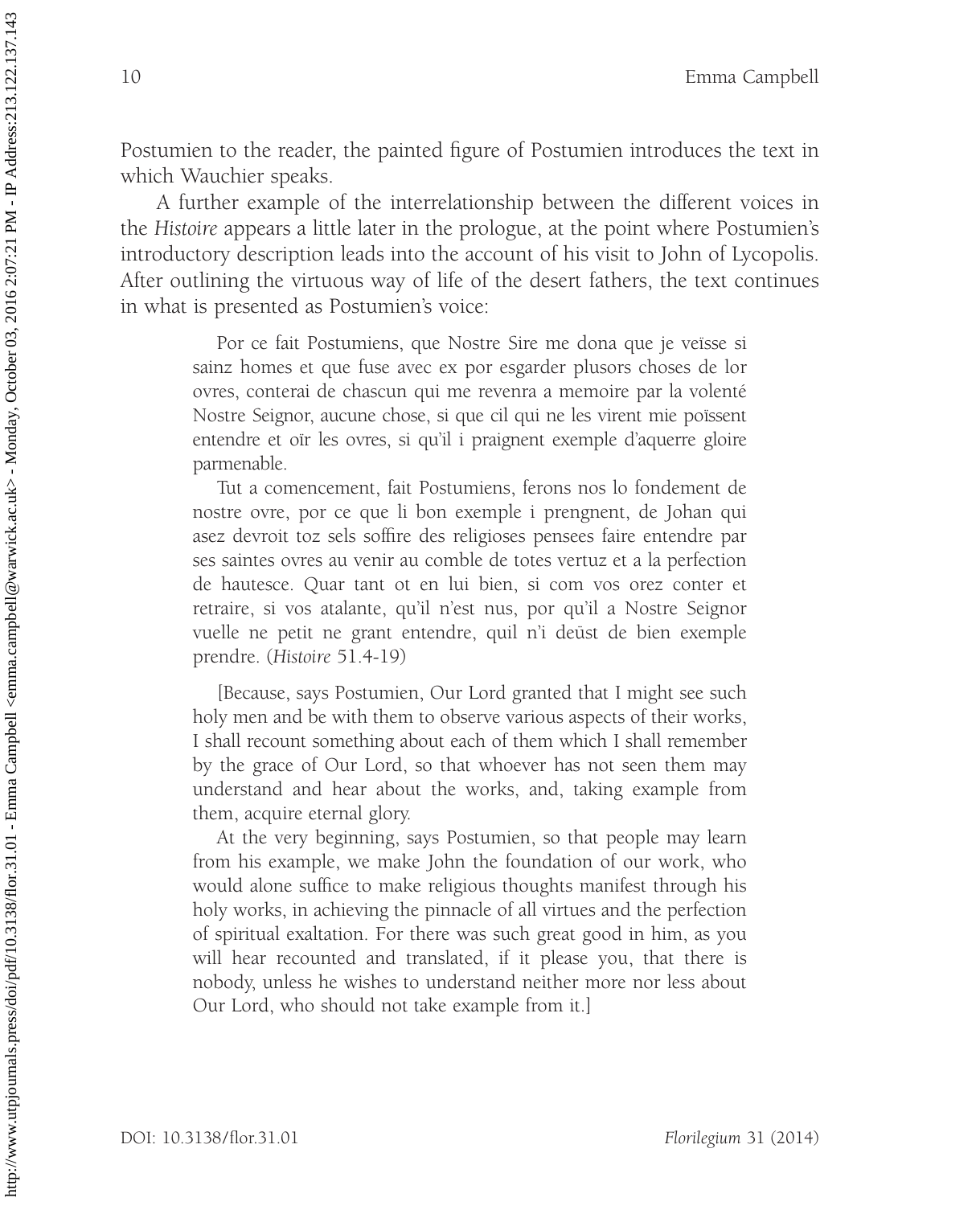6 contrace Act whowas heavis wwwed 149 1743 Not chures Payne Altri culon tuppe ruum tomine. Le ett adue bias ŵ. firef grant part en acely quin non anneur- Ji manoienr pua terminar especssement - chaams я en la celle . a et il estoient tutt. entemble encharte omune - wi a estoient il de uise huns en auf tecantres. quil notoient un mbiement temp lot filence. er que ancune noiz na aucune e er dir une parue del faiz er ortente parole ne let troblatmes vel tamz peres qui n'aviteur ne nuc mettoir qui fust enfoig en lacourre velonbardie. 619 de l'autmoe ne de l'ateneure. cel Cunz Sugonel medinel to tel ror entor enow lor entention 6 moigne-or not remnieu ie apt mue anie segnozi ast auenou 1el faiz-vier ouver det tamz per q'aucuns teutr beforgne reque quetoir qui fiitt necessine aluf qui babirement enlareire de gy pre- li compositiment limoigner de loi cul-il ne lo queunt mie ausiecie am= lodemantori ame qui partor fur vieluivo les in teignoz aust ome aton pere univ conte ist out quil avoir ueu fire lor cononour errament. or qu tur de protomes-reest comte Demancour. Organiz foix et oir me. quil avoir neu afet pres en el y. que fi omma uleur aune et rorretor thu crite report or montaigne quele serement. humaint cout ne nettoir mie diviz quil cett tietoi. ce est les ele se trefportast par lo omant vuv len aalne: Soueures forz bouer ouver rely nother celer. nump. que quant lignant que ne n pondie cho en melz amz louoloir remostrer en Laomuni ue. Le time les guinz ruiterer cor cronsorent taut quil moret te ve cer qui bien uoloient fait quarbien enour fert. qui derait de loz change fi quil les parcour ophil'degent enterrieur enti p.11-la contree que li fama bom let faileient rentiter par loz o chi-de tant en aquertoir il within f entoy ritted mercure ar. plus granr prophir. plus gur 11ere. - Concurret forz animi ql lamge -vibien dur que signinz partiblerez de comge - isignin z alerent afec pie de fore lefat boures eitoir en exis. que bien gues numero more maint give sembloir q poz ely cuit eite dir. corport par la force de lor tanny parolef rant futur de pluses Armulta biligeutibi nomen

Figure 1. Carpentras, Bibliothèque municipale 473, fol. 85va. Postumien in the opening initial of the Histoire des moines d'Egypte. Reproduced with permission of the Carpentras bibliothèque-musée Inguimbertine. All rights reserved.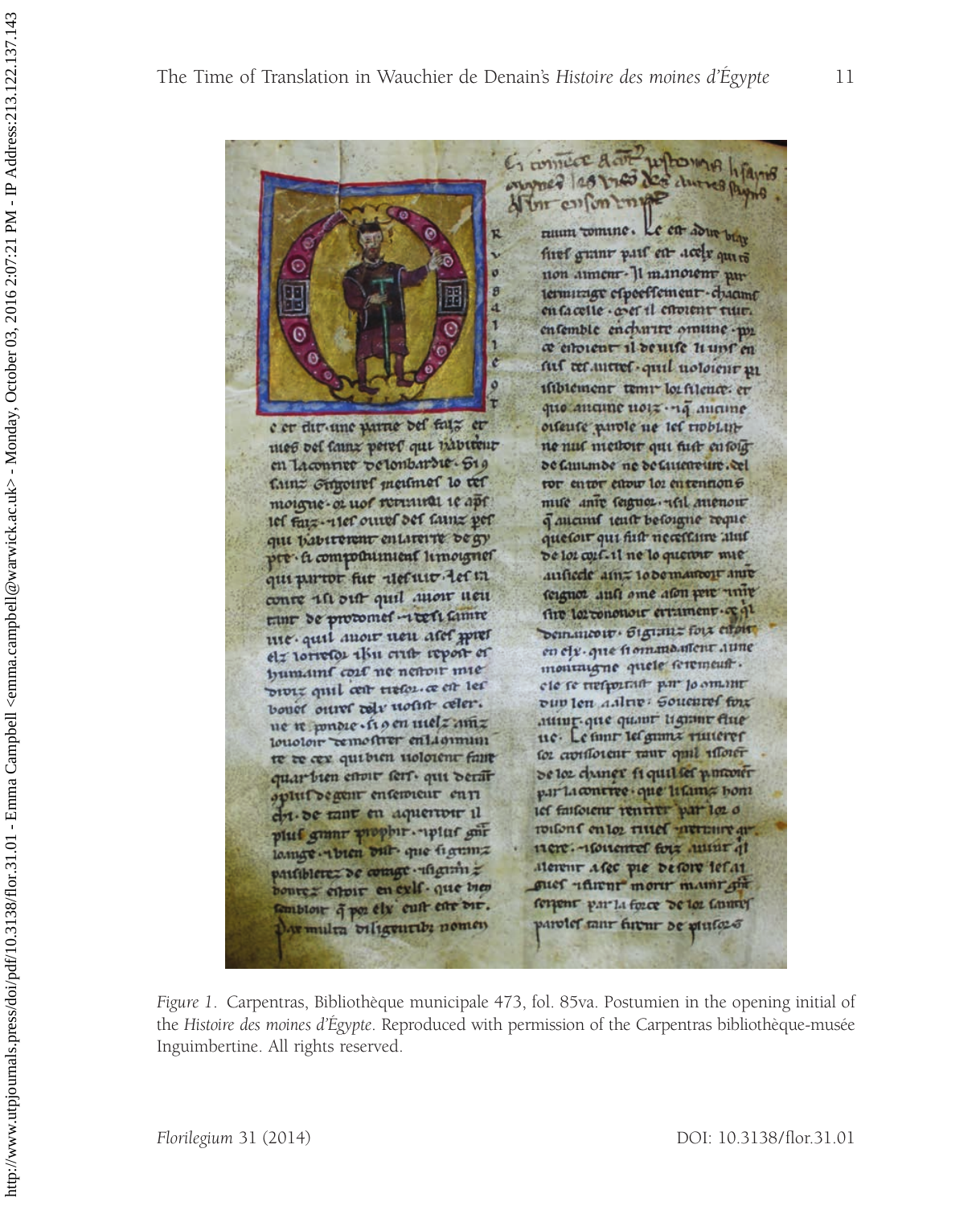

Figure 2. Carpentras, Bibliothèque municipale 473, fols. 117v-118r. Ending of the Histoire des moines d'Égypte. Reproduced with permission of the Carpentras bibliothèque-musée Inguimbertine. All rights reserved.



Figure 3. Carpentras, Bibliothèque municipale 473, fol. 118rb. Postumien teaching. Reproduced with permission of the Carpentras bibliothèque-musée Inguimbertine. All rights reserved.

Figure 4. Carpentras, Bibliothèque municipale 473, fol. 103ra. Postumien and his monks in the desert. Reproduced with permission of the Carpentras bibliothèquemusée Inguimbertine. All rights reserved.

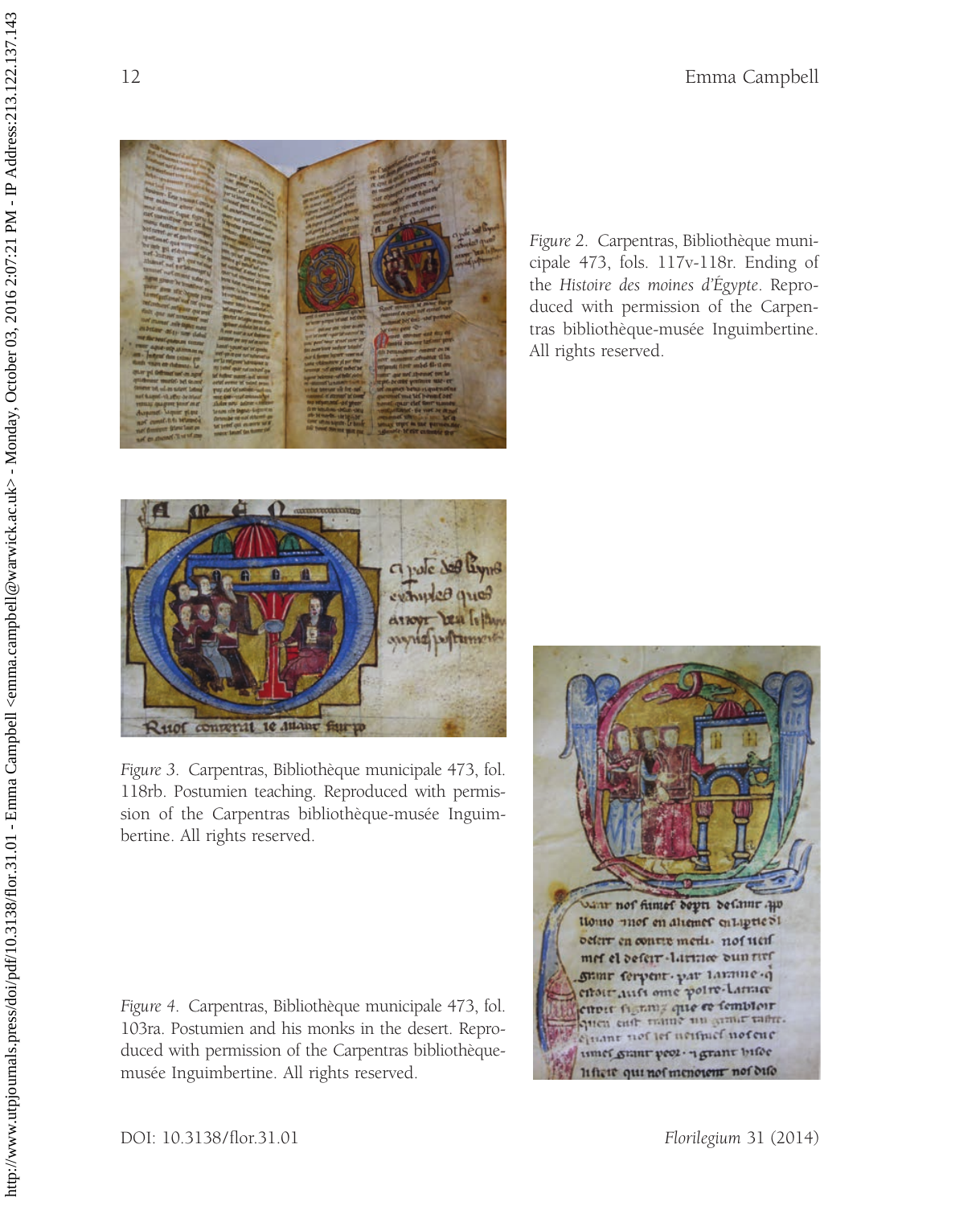The first part of this quotation, spoken in the present first person singular of the narrator's voice (''Por ce fait Postumiens''), again draws together past, present, and future moments. Describing in the past tense the act of divine grace that has enabled him to see and speak with the desert fathers (''que Nostre Sire me dona que je veïsse si sainz homes et que fuse avec ex por esgarder plusors choses de lor ovres''), Postumien proceeds to situate the acts of recalling and recounting his experiences in the future (''conterai de chascun qui me revenra a memoire''), anticipating that this will in turn give rise to virtuous emulation on the part of those who have not been there in person. The future tense is picked up again in Postumien's announcement of the first subject of the work, an announcement that marks a shift to the first person plural as Postumien alludes to the written account that will transmit the monks' exemplary behaviour (''Tut a comencement, fait Postumiens, ferons nos lo fondement de nostre ovre''). This first person plural seems to include the voices of Postumien and Wauchier without entirely separating them. In a manner characteristic of Wauchier's interventions as translator in both this and other works, the audience is addressed directly, being told what to anticipate in the story to come. The phrasing of this address — "si com vos orez conter et retraire" (as you will hear recounted and translated) — also leaves open the question whether the text referred to is Postumien's account or Wauchier's translation, ''retraire'' being a term that can encompass the act of translating as well as that of recounting.

From the very beginning of the Histoire, the translator's voice therefore speaks in a ''now'' that is asynchronous. In the first lines of the work, this voice draws together different narratives and temporalities while also allowing them to be distinguished from one another. In the second example, where Postumien appears to speak both for Wauchier and on his own account, the translator's voice appears more subtly alongside that of his narrator. The question whether the translator's voice detaches itself from the other voices that speak through him — and of the temporality of this discourse — is further complicated by Wauchier's use of Latin and by his mixing of prose and verse.

# Latin Quotation

The use of Latin in the Histoire provides an example of the way in which the inscription of interlingual translation within the text is associated with a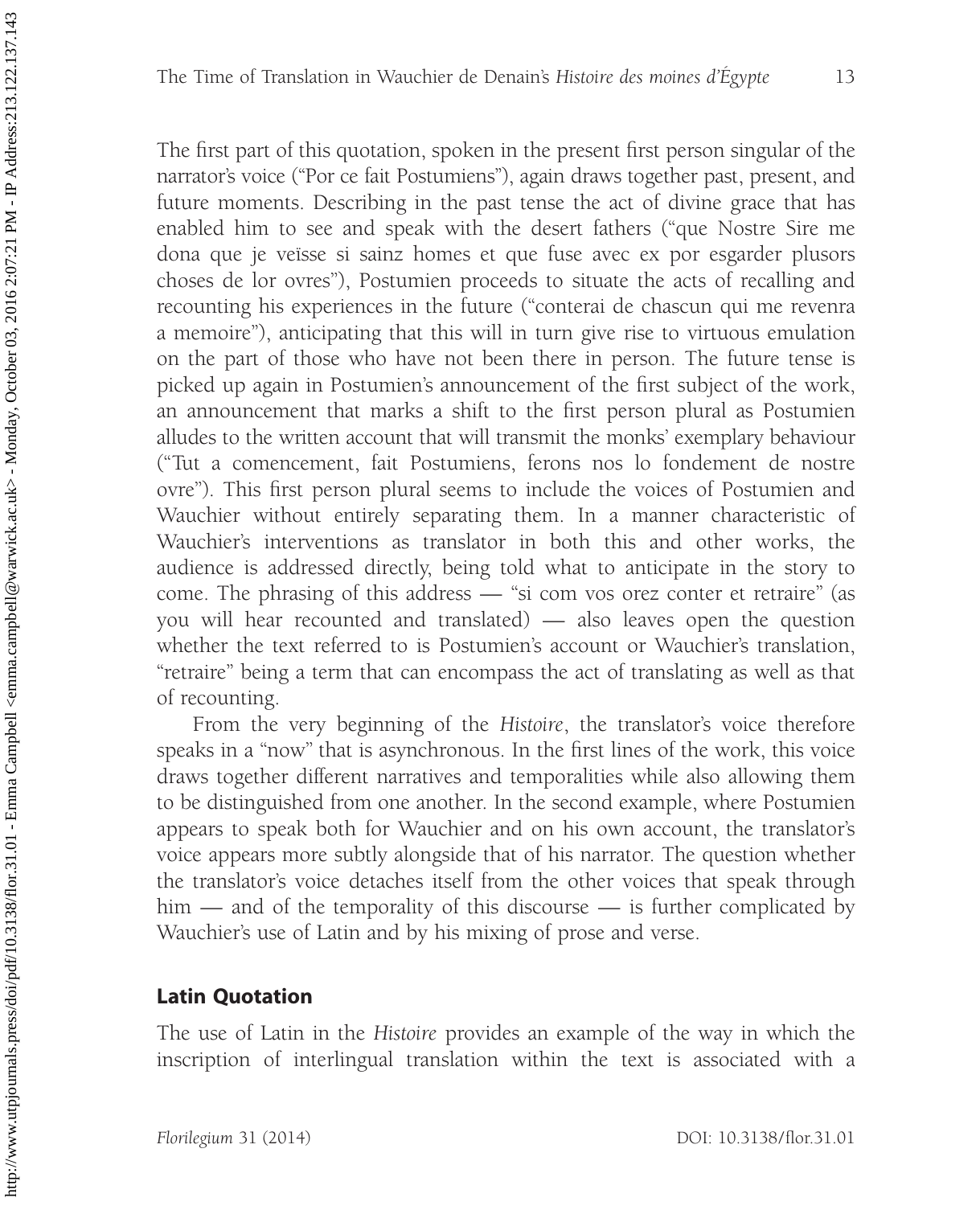discourse that layers different voices and temporalities. While reducing the quantity of scriptural quotation in his source, Wauchier often renders the quotations he does include in Latin rather than in French, usually following up with a French gloss that paraphrases the meaning for a general audience. Wauchier's practice of quoting Scripture in Latin is reminiscent of the use which vernacular sermons made of Latin authority;<sup>24</sup> it also reflects a practice more broadly applicable in vernacular texts, where Latin quotations are usually translated into the target language and assimilated into their new context.<sup>25</sup> Though there are important differences between the use of such techniques in a narrative format and in sermon literature, sermons would have been one of the relatively few genres using French prose on which a writer could have drawn in this period. Of the twelve instances of Latin quotation in Wauchier's text, only three are untranslated: a brief quotation from Psalm 67 and two verses from Psalm 68 appear only in Latin (Histoire 96.8, 145.3-5), as does a threeverse quotation from Psalm 1 which Wauchier appears to have added to his source (Histoire 108.9-13).<sup>26</sup> With one or two exceptions,<sup>27</sup> Latin quotations are usually spoken by the monastic narrators inscribed in the work, including

<sup>24</sup> For an analysis of the relationship between Latin and French in vernacular sermons, see Zink, La Prédication en langue romane, 85-113, 305-40.

<sup>25</sup> Kay, ''La seconde main et les secondes langues,'' esp. 463, 470-78.

<sup>26</sup> The quotation from Psalm 67:32 — ''Etyopa preveniet manus eius Deo'' (Ethiopia shall soon stretch out her hands to God) — appears in Postumien's account of his encounter with an Ethiopian monk. The quotation from Psalm 68:2-3 corresponds to the words Postumien claims to have pronounced with his monks during one of the perils they endured: ''Salvum me fac Deus quoniam intraverunt aque usque ad animam meam. Infixus sum in limo profundi et non est sustancia'' (Save me, O God, for the waters are come in even unto my soul. I stick fast in the mire of the deep and there is no sure standing). The verses from Psalm 1:1-3 are those which the priests give to Mucius: ''Beatus vir qui non abiit in consilio impiorum et in via peccatorum non stetit. Set in lege Domini voluntas eius et in lege eius meditabitur die ac nocte. Et erit tamquam lignum quod plantatum est secus decursus aquarum, quod fructum suum dabit in tempore suo'' (Blessed is the man who hath not walked in the counsel of the ungodly, nor stood in the way of sinners. But his will is in the law of the Lord, and on his law he shall meditate day and night. And he shall be like a tree which is planted near the running waters, which shall bring forth its fruit, in due season).

<sup>27</sup> The first instance of Latin quotation occurs in the prologue, in a section of the text spoken by Wauchier, though it appears in a context which suggests that he may be quoting Postumien (Histoire 49.14-18). The monk Paphnutius later hears the angels chanting as they bear the soul of a virtuous man to heaven; this chanting is, in the French version, rendered in Latin (Histoire 81.17-26).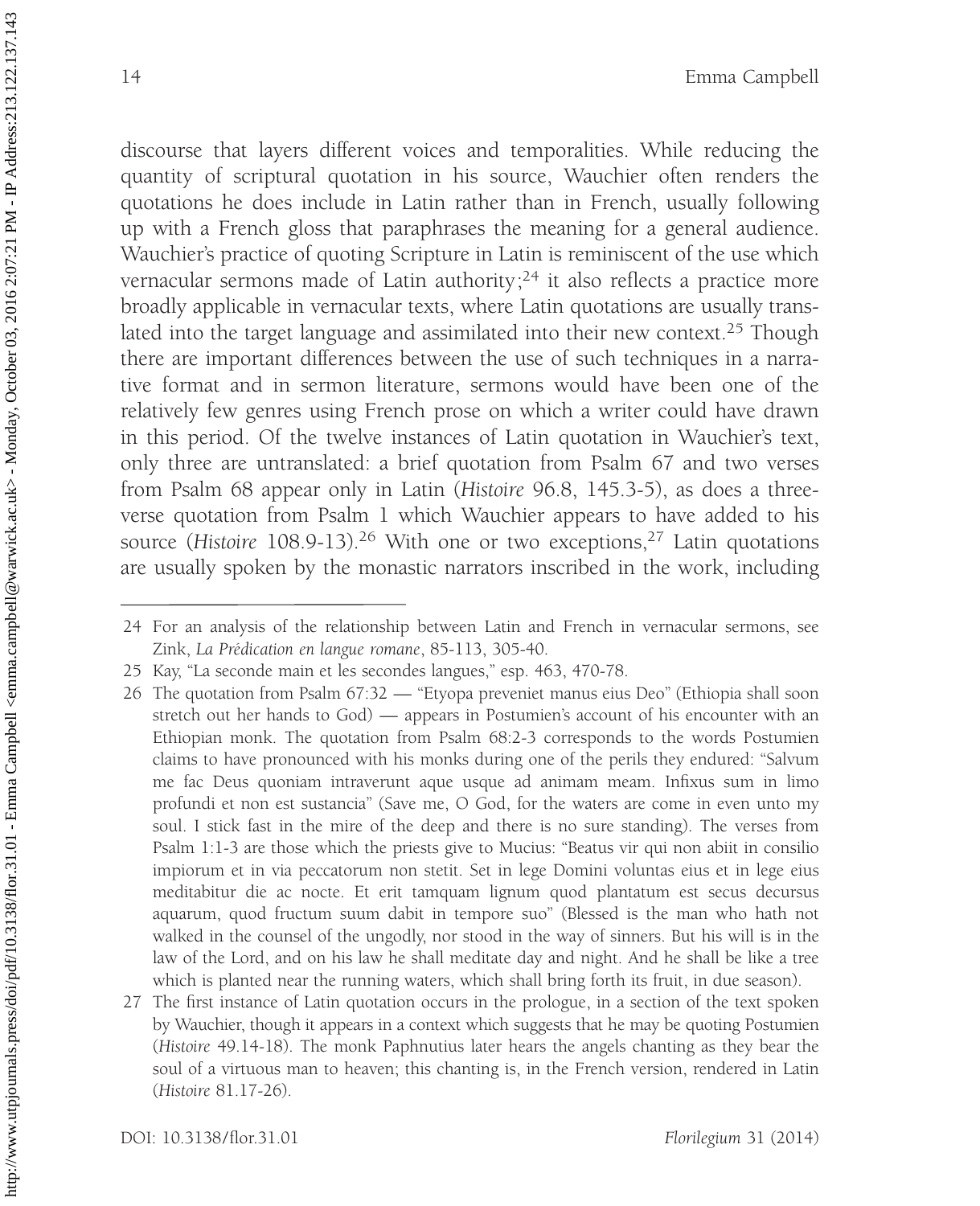Postumien, and are sometimes attributed to a particular source.<sup>28</sup> However, the recourse to Latin in Wauchier's text is not simply a matter of who is speaking — God, angels, and holy men mostly speak in French — but rather of underlining a citational mode of discourse that implicitly or explicitly references scriptural authority. Latin in Wauchier's translation thus designates a form of discourse that is not reducible to the work he is translating and that, in its association with Scripture, is marked out as requiring a different kind of translation from the rest of his source.

If the use of Latin indicates a discourse that participates in the universality of divine enunciation as well as in the moment of its repetition in the narrative present, the glossing of this discourse in French adds a further layer of discursive complexity. An example from the chapter on John of Lycopolis illustrates how this works:

> Ceste chose vos ai je dite, mi bel fil, fait sainz Jhohan a Postumien et ses compaignons por ce que je vos voil faire a savoir com grant chose est d'umilité et com ferme, et com granz tribulations il a en orguel qui le maintient en fait et en pensee. Por ce nos ensigna Nostre Sire que la premeraine boneürtez si estoit humilitez quant il dist : ''Beati pauperes spiritu quoniam ipsorum est regnum celorum.'' C'est a dire : bon heuros sunt cil qui sunt povres de malvais espir, ce est d'orguel, ce sunt li humle, quar li regne des cielx est lor. Par ces exemples devez vos estre sage si que vos ne soiez soduit en pensees orgueilloses par lo diable. (Histoire 70.19-71.3)

> [I told you this thing, my sons, said St. John to Postumien and his companions, because I want you to know how great and how steadfast a thing is humility, and how great tribulations await the man who fosters pride in thought and in deed. For this reason Our Lord taught us that the first blessing was humility when he said: ''Beati pauperes spiritu quoniam ipsorum est regnum celorum.'' That is to say: blessed are those who are poor in evil spirit, that is, in pride, that is, the humble, for theirs is the kingdom of heaven. Through these examples you should be wise, so you may not be seduced into prideful thoughts by the devil.]

<sup>28</sup> For example, in two instances, Postumien attributes quotations to Isaiah: ''ce fu selonc la prophete Ysaye qui dist [. . .]'' (Histoire 87.7-8: this was according to the prophet Isaiah, who says [...]); "Et semble bien que la prophetie Ysaye fu en lui acomplie qui dist [...]" (Histoire 95.22-23: And it would appear that in him was accomplished the prophesy of Isaiah, who says [. . .]).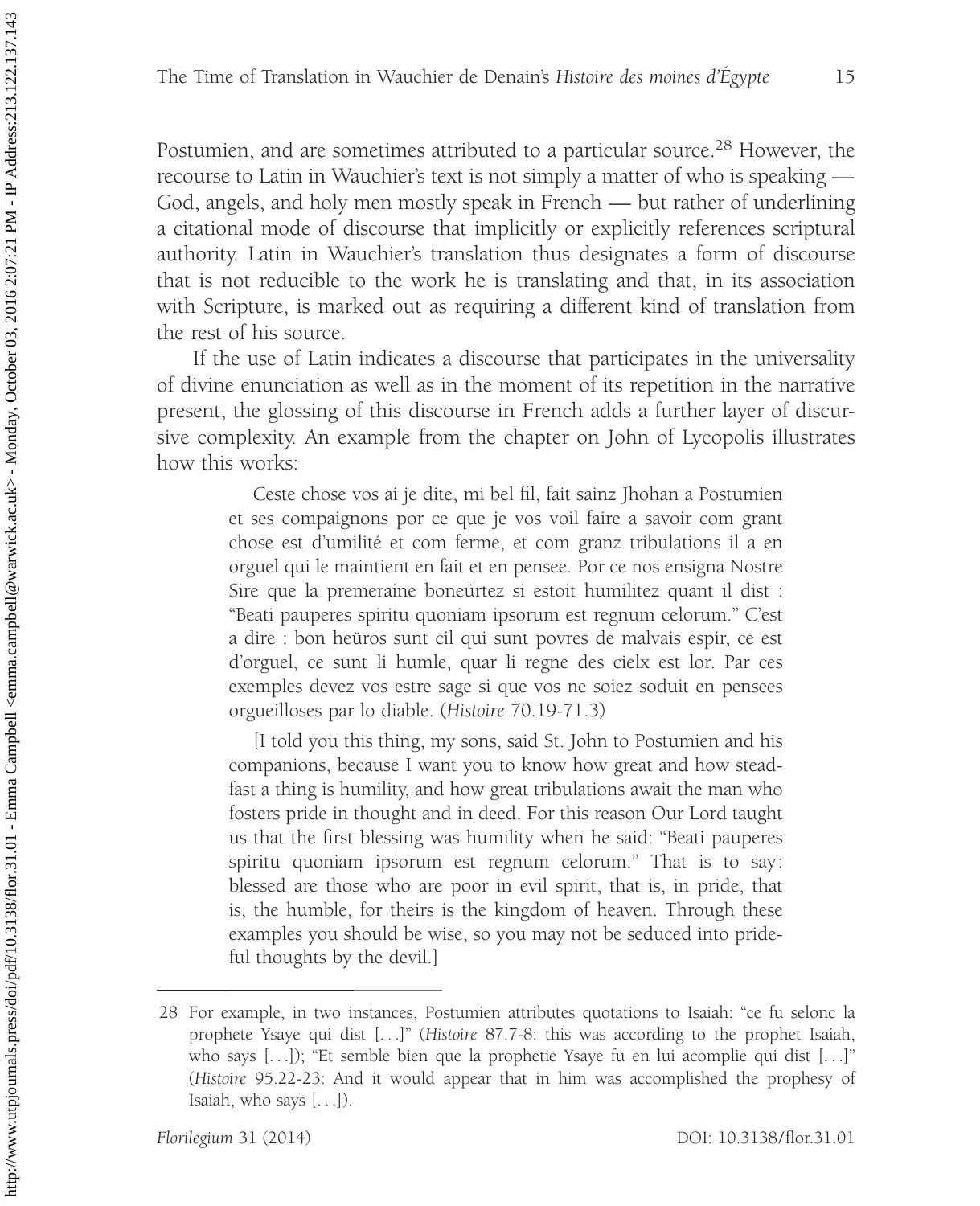The Latin quotation here — taken from Matthew 5:3 — appears as part of John's teaching of Postumien and his monks and is explicitly presented as the word of God. This practice echoes Rufinus's Latin, which similarly presents this reference to Matthew's Gospel as the Saviour's teaching.<sup>29</sup> The French contains up to four narrative layers: Wauchier's translation reproduces (in Latin) Postumien's account of John's quotation of a biblical text. The glossing of this quotation is, as one would expect, an addition made by Wauchier to clarify the meaning of the Latin for his audience. Indeed, his desire for clarity leads to an explanatory paraphrase that both translates the Latin and elucidates some of its more complex elements. The ''spirit'' referred to in the Latin is rendered as "malvais espir" and further glossed as "orguel"; finally, so as not to lose the overall meaning of "the poor in evil spirit," Wauchier explains that the people concerned are ''li humle.'' This explanatory gloss is clearly aimed at the non-monastic audience of the French text but is presented as part of John's discourse; the gloss seamlessly enlarges upon the holy man's advice to Postumien and his monks and folds Wauchier's contemporary lay audience into that community of listeners instead of addressing them separately.

In this passage, translation stretches in non-linear fashion across different moments in time. The present of John's discourse is at once the historical moment of his address, later recalled and supposedly written down by Postumien, and the moment of Wauchier's translation of his words into French for consumption by contemporary medieval listeners. At the same time, the inclusion of untranslated Latin quotations underlines the relationship of this discourse to the eternity of God's word, repeated both in the present of Postumien's narration and in that of the medieval audience addressed by Wauchier's text. In this respect, the juxtaposition of Latin quotation and French gloss spans the temporal extremities of Wauchier's translation more generally, reaching from the eternal to the radically new. Wauchier's use of Latin quotation thus demonstrates how linguistic heterogeneity may accompany temporal heterogeneity in his translation. Latin here is not only the marker of linguistic and cultural difference but also designates a form of speech that belongs to a different order of discourse as well as an alternative time.

<sup>29 &#</sup>x27;'Ideo denique et Salvator noster primam beatitudinem de humilitate nos docuit, dicens: Beati pauperes spiritu, quoniam ipsorum est regnum coelorum'' (For this reason, our Saviour teaches us the first beatitude of humility, saying: Blessed are the poor in spirit, for theirs is the kingdom of heaven); Rufinus of Aquileia, Historia monachorum, in PL 21:403D.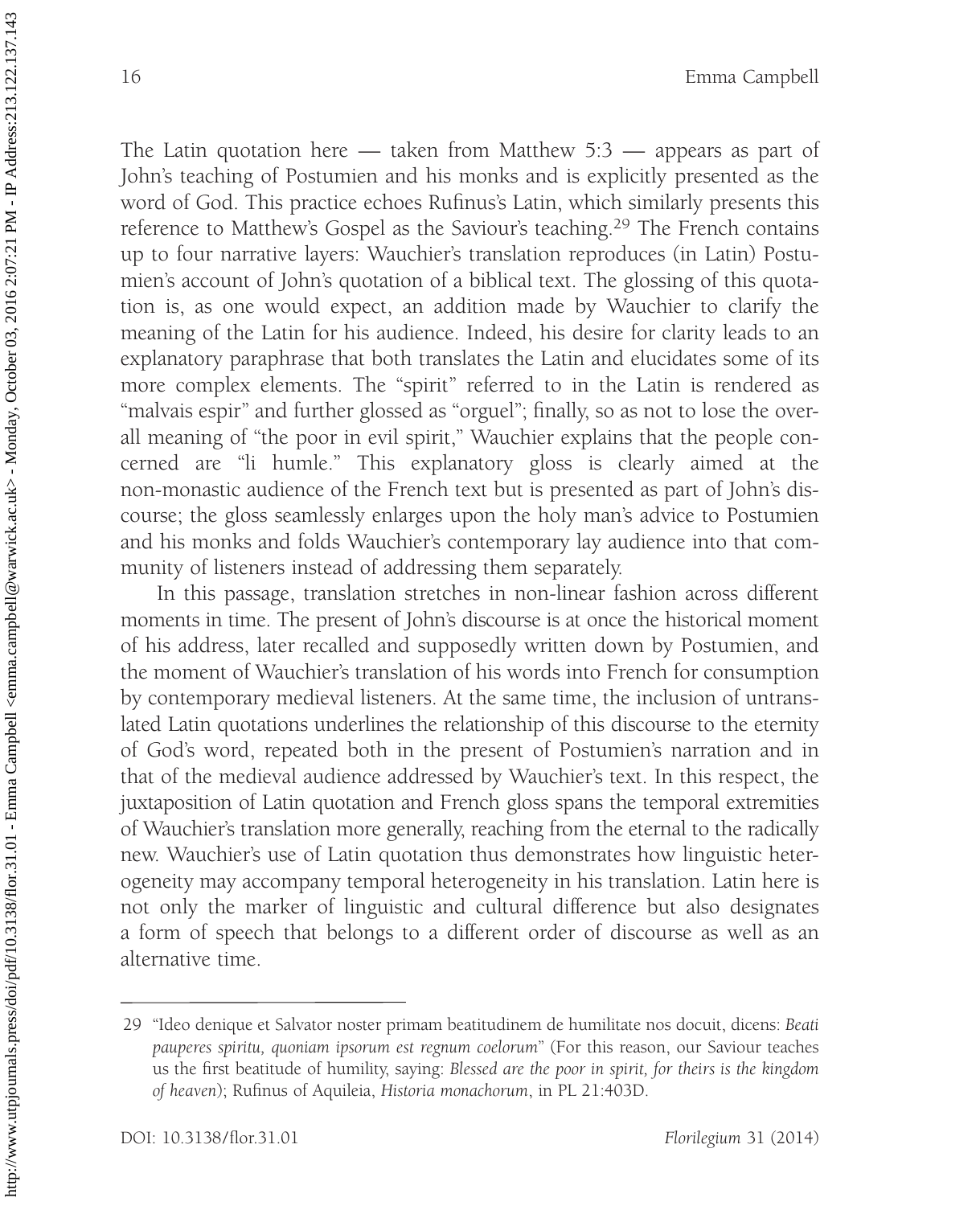#### Prose and Verse

A second feature of the Histoire with a bearing on the questions raised above is its use of verse alongside prose. As mentioned earlier, Wauchier's period of activity as a writer coincides with an important moment in the development of prose in French, a development associated with the Franco-Flemish aristocracy. It is often noted that, within this cultural setting, prose was associated with more reliable forms of written, implicitly Latinate authority; verse was, by contrast, sometimes seen as less truthful both in its association with non-written traditions and in its adherence to strictures of metre and rhyme, which were felt to prioritize form over meaning.<sup>30</sup> A characteristic of works attributed to Wauchier is nonetheless the tendency to incorporate passages of verse into the prose of the main text. It has often been remarked that Wauchier's use of verse in his best-known work, the Histoire ancienne jusqu'à César, does not appear to play on its associations with a lesser degree of truthfulness: indeed, far from detracting from the seriousness of the work, the moments where the audience is addressed in rhyme usually serve to highlight and reaffirm the text's message. The connection of verse with oral performance is, however, often seen as more relevant to Wauchier's occasional deployment of it. Lynde-Recchia suggests that ''The author's choice of verse here supports the idea that verse was a form more associated with a subjective presence";<sup>31</sup> other scholars have been similarly inclined to see the use of verse in the Histoire ancienne as a means of highlighting the subjective voice of the author-narrator.32

In the Carpentras collection, there are six passages of verse in total, two of which appear in the Histoire. Szkilnik observes that these six passages share a number of features.<sup>33</sup> First, all but one of these passages include the "je" (I) of the translator and the ''vous'' (you) addressing his public; in one of these passages, Wauchier names himself as the translator.<sup>34</sup> The use of verse thus appears to emphasize the fact that this is Wauchier speaking, not the Latin

<sup>30</sup> Lynde-Recchia, Prose, Verse, and Truth-Telling, 18-20.

<sup>31</sup> Lynde-Recchia, Prose, Verse, and Truth-Telling, 26. See also Godzich and Kittay, The Emergence of Prose, 34-35.

<sup>32</sup> See, for example, de Visser-van Terwisga, ed., Histoire ancienne jusqu'à César, 2:228; and Blumenfeld-Kosinski, ''Moralization and History,'' 45-46.

<sup>33</sup> Szkilnik, "Ecrire en vers, écrire en prose," 210-13.

<sup>34</sup> This is the second passage of verse in the collection, which appears in the Dialogues of Gregory the Great. See Szkilnik's edition in "Écrire en vers, écrire en prose," 221-22.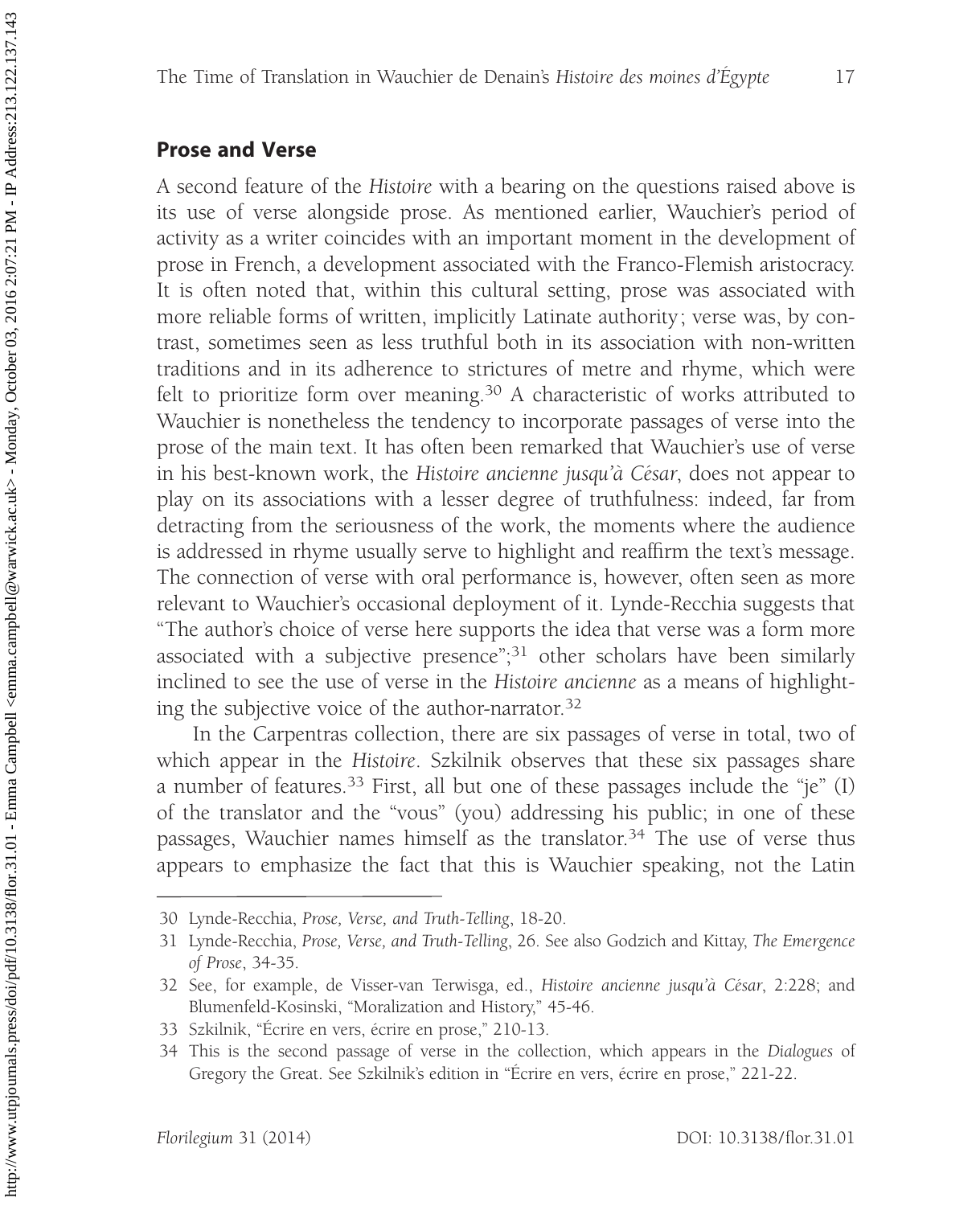narrator. Second, all passages bar one share a common thematic concern: they attack the rich. Szkilnik therefore suggests that verse is a means for Wauchier to make his own voice heard, both reinforcing the moralizations of Latin authors and showcasing his talents as a writer at a time when verse had a prestige that the emerging vernacular prose did not.<sup>35</sup>

Like other scholars analysing the mixing of verse and prose in Wauchier's works, Szkilnik foregrounds the separation of Wauchier's voice from that of his subject. However, Wauchier's use of verse and prose in the Histoire troubles that distinction, even as it draws attention to a voice that is clearly that of the translator. As illustrated by the passages of the Histoire cited earlier, Wauchier's interventions occur in prose as well as verse; as will be seen in a moment, he also sometimes combines the two. Thus, if verse highlights the French translator's voice at various points, that voice also speaks in more or less obvious ways in prose.

Furthermore, some of the techniques Szkilnik identifies with the choice of verse in this compilation are also found in prose passages where it is less obvious that the speaker is Wauchier, an example of this being the prologue, where Postumien appears to speak about "nostre ovre" (our work) and addresses the audience directly. In this regard, Wauchier's verse may usefully be considered in the broader context of a capacious translating voice which is continuously present throughout the text. As seen already, the Histoire both combines and separates the voices that speak through the text in a way that might be described as polyphonic or even contrapuntal.<sup>36</sup> Wauchier's use of verse is less a marker of an independent speaking voice than a means of reconfiguring the relationship between voices already present in his translation. If in some cases the use of verse lends itself to a virtuoso solo performance in which Wauchier takes centre stage, in other instances it is associated with a duet or choral harmony, in which different voices are combined.

The two passages in verse in the Histoire illustrate this point. The first passage occurs during the visit by Postumien and his monks to John of Lycopolis, who tells them the story of a monk in a nearby hermitage who received a miraculous gift of white loaves from heaven in recognition of his piety but who then

http://www.utpjournals.press/doi/pdf/10.3138/flor.31.01 - Emma Campbell <emma.campbell@warwick.ac.uk> - Monday, October 03, 2016 2:07:21 PM - IP Address:213.122.137.143 http://www.utpjournals.press/doi/pdf/10.3138/flor.31.01 - Emma Campbell <emma.campbell@warwick.ac.uk> - Monday, October 03, 2016 2:07:21 PM - IP Address:213.1237.143

<sup>35</sup> Szkilnik, "Écrire en vers, écrire en prose," 218-19.

<sup>36</sup> In music, counterpoint is the relationship between voices that are harmonically interdependent (as in polyphony) but independent in rhythm and contour.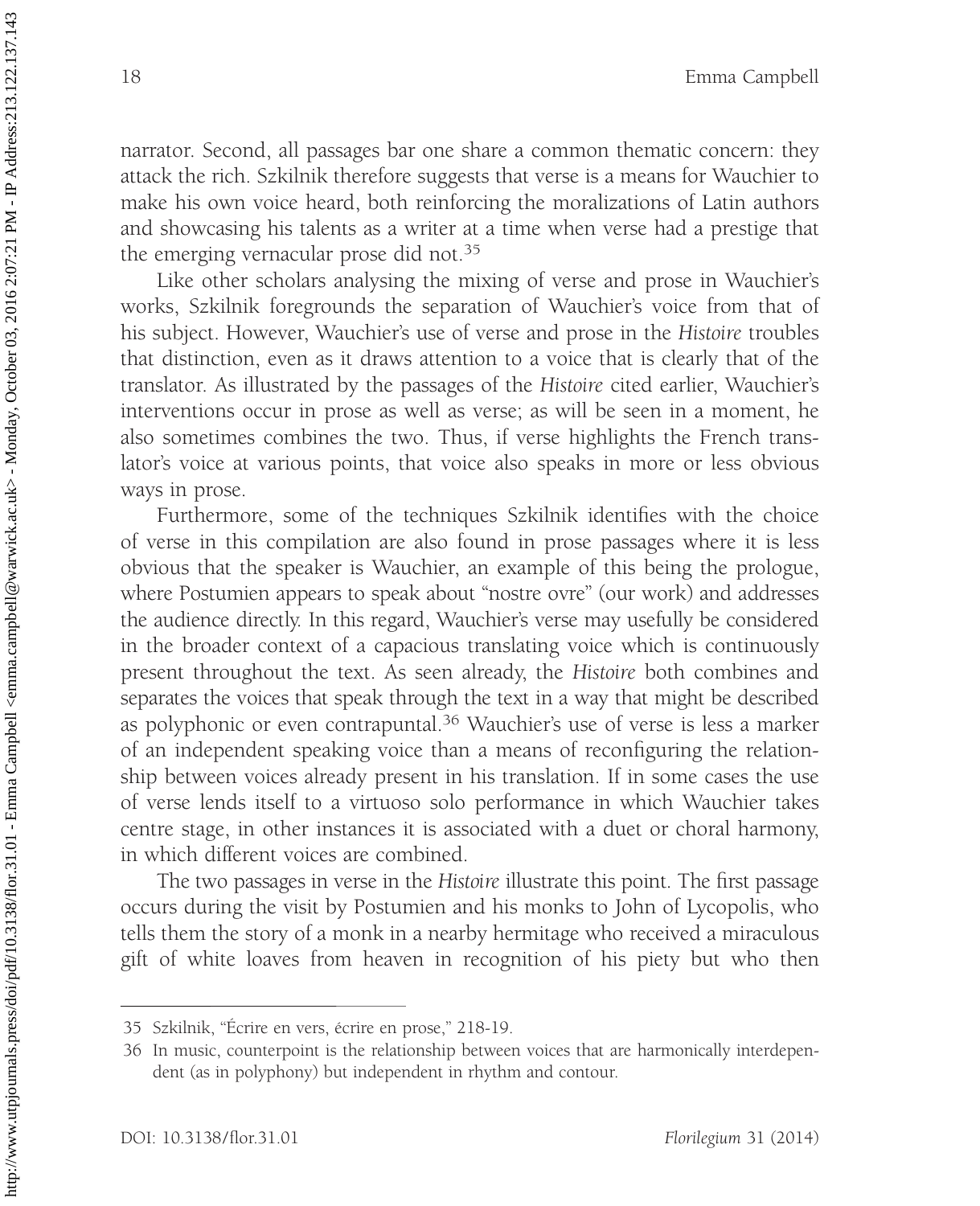became complacent and was tempted by the devil. At this point a brief verse passage appears in the text:

> Ensi aloit il de mal em pis quar ses pensees estoient ravies par divers trebuchemenz et tot ce estoit par lo diable qui toz cex agaite qui bien font por sorprendre.

> > Cex quil mal font n'agaite il mie Quar il sunt tuit a sa partie, Si ne li covient pas gaitier. Mais il se paigne d'engingnier Cex qui s'esloignent de ses ovres Que il a son voloir recuevrent As malfaisanz dont il est mult. Por ce se paine il tot debot Do remanant traire a sa corde. Ja n'i avra pais ni acorde. Alsi n'avoit il vers cestui, Si li fist soffrir maint anui. Quar dedenz lui estoit ja nee Une escommenie pensee<sup>37</sup>

Et laide qui dedenz lo cuer li estoit entree. Car il li sambloit qu'il ert en l'estat ou il avoit devant esté ausi com la nés qui estoit el cors de l'aigue sanz governement d'aviron, et encor va ele par lo premier debotement qu'ele a eü a l'esmuevre. (Histoire 66.24-67.18)

[Thus, he went from bad to worse, for his thoughts were seized by various missteps, and all this was the doing of the devil, who lies in wait for all those who do good in order to take them by surprise.

> He does not lie in wait for those who behave wickedly Because they are all already on his side So he has no need to lie in wait. But he goes to great pains to trick Those who distance themselves from his works So that, according to his wishes, they rally

<sup>37</sup> I have altered the formatting of the lines here, presenting Szkilnik's first line of the subsequent prose as the final two lines of verse.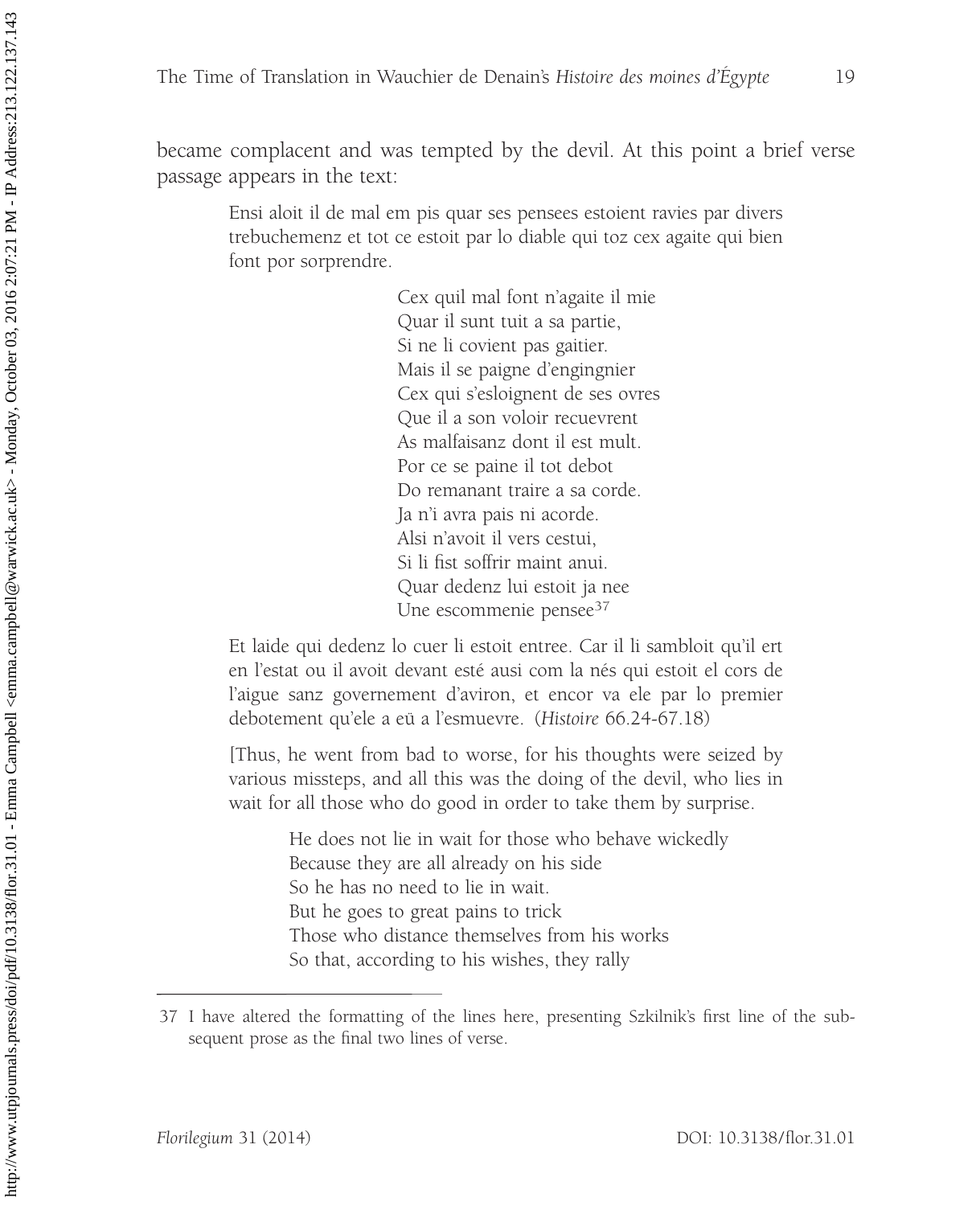To the wicked, of whom there are many. To this end he soon goes to great pains To bring the remainder into line. Never will he make peace in this matter. And so he did not in this man's case: He made him suffer many torments. For already within him was born a damnable thought,

an ugly [thought], which had entered his heart. For it seemed to him that he remained in his previous state, just like a rudderless ship in the middle of the water, which continues to be propelled by the force of the first push that set it off.]

Whereas Szkilnik identifies twelve lines of verse in this passage, I suggest that ''Quar dedenz lui estoit ja nee / Une escommenie pensee'' should also be read as an octosyllabic couplet, bringing the total number of lines of verse to fourteen.<sup>38</sup> The difficulty in determining where prose and verse begin and end here arises partly from the manuscript's presentation of the verse as prose; although some lines are end-stopped, others are not. There is also no clear distinction between the voice of John of Lycopolis, the story's internal narrator, and that of Wauchier. Unlike the other instances of verse in the compilation, this passage does not involve a direct address to the audience or a reflection on the rich. Although the shift to the present tense suggests a change in narrative mode, there is no other discernible break with John's narrating voice, and the imperfect tense resurfaces in the final four lines of verse, anticipating the shift back to the past tenses favoured in the prose. This brief verse passage thus interprets and expands upon John's discourse without quite interrupting it. If the use of verse potentially signals the voice of the translator here, this voice is not fully independent but emerges in harmony with that of the inscribed narrator.

The second passage of verse occurs just after Postumien and his company encounter Dioscorus, the spiritual father of a hundred monks. The Latin version of this chapter (following the Greek) relates Dioscorus's instructions to his monks on the mortification of the flesh as a means of avoiding the accumulation of excess bodily fluids and recounts his explanation of the relationship

<sup>38</sup> The breaking of a line into verse and prose is also a feature of the passage that Szkilnik identifies as "E"; Szkilnik, "Écrire en vers, écrire en prose," 223-24.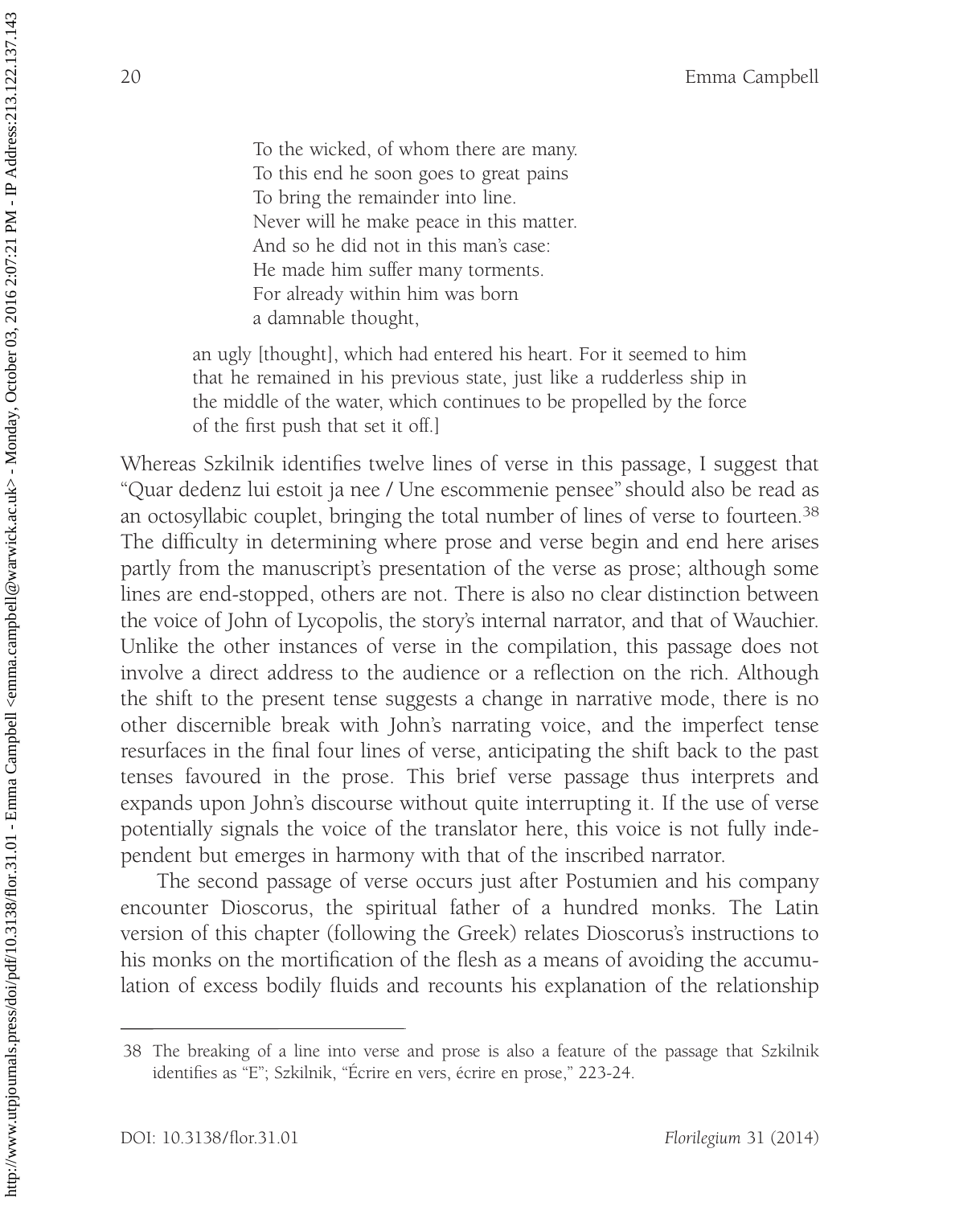between nocturnal emissions and imagined forms.<sup>39</sup> Wauchier may have felt that the advice here — which is explicitly aimed at a monastic audience would be inappropriate for a lay public. This could explain why he mentions, in the voice of Postumien, Dioscorus's important role as a teacher and alludes to the way he helped the brothers approach the Sacrament with pure mind and body but omits the finer detail of these teachings, claiming that recounting all of Dioscorus's advice would take too long (Histoire 126.8-16). In place of Postumien's account of Dioscorus's teaching, Wauchier instead introduces a passage of sixty-six lines condemning the rich.

Szkilnik suggests, with some justification, that the verse in this section of the work appears misplaced.<sup>40</sup> The thematic relationship between verse and prose here is certainly less obvious than it is in the earlier passage concerning John's advice to the monks. The first-person address in the later verse passage is also more clearly identifiable as the voice of Wauchier and contrasts both with the "nus" (we) used by Postumien and that employed by Wauchier when he again reverts to prose. This separation of narrative voices is echoed in the visual distinction between verse and prose in the manuscript: though the first eighteen lines are presented as prose, the rest of the passage is written as verse.

The function of this passage in Wauchier's translation may help to explain its relationship to the surrounding text. The verse passage is coherent as a stand-alone piece: it begins by claiming that long sermons do not bore those who truly love God, goes on to identify the rich as especially culpable of this failing, evokes the divine judgement that awaits everyone, and points out the folly of rich people who ignore this fact.<sup>41</sup> Reverting to prose — a transition announced by a red initial in the manuscript — Wauchier reiterates the purpose of his intervention, declaring that he will now abandon the subject of those who are easily bored by God's word and return to Postumien and his companions: ''Or lairons nos ester de cex qui a enuiz oient la parole Nostre Seignor reconter et dire [. . .]. Si dirons l'uevre si com Postumiens le continue''

<sup>39</sup> Rufinus of Aquileia, Historia monachorum, in PL 21:442C-443B.

<sup>40</sup> Szkilnik describes this passage as "le plus déplacé de tous" (the most misplaced of all); Szkilnik, "Ecrire en vers, écrire en prose," 210.

<sup>41</sup> Wauchier's tone in this passage bears comparison with his claim in the prologue to the compilation that his work is addressed only to those prepared to listen attentively; see Meyer's edition of the prologue in his "Versions en vers et en prose des Vies des Pères," 260-62.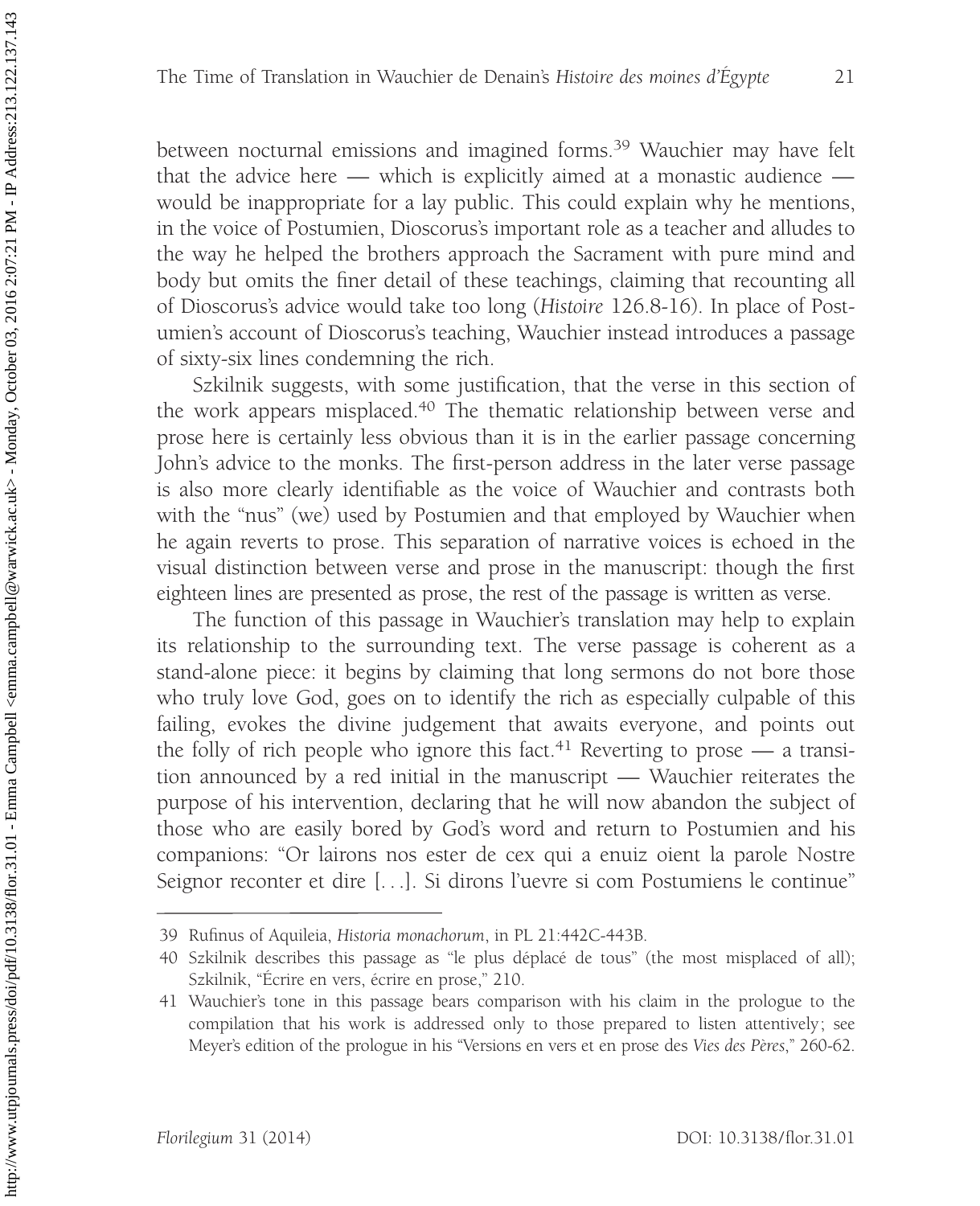(Histoire 128.25-29: Now let us leave the subject of those who are bored by hearing told and recounted the word of Our Lord [. . .]. Let us relate the work as Postumien continues it). Thus, where the Latin text represents a sermon addressed to an audience of monks, Wauchier's version — in line with the other alterations he makes for his public — replaces this with what he presumably regards as a moral lesson more suitable for a non-monastic audience. If this lesson is somewhat out of step with the subject in hand, this is due to the different circumstances in which Wauchier is writing and to his more pessimistic view of his audience's dedication to spiritual matters.

On the one hand, then, the use of verse in this second passage distinguishes Wauchier from both Postumien and Dioscorus and points to an important difference between the contemporary lay audience of the Histoire and the monastic audience associated with the vernacular text's Latin and Greek antecedents. On the other hand, Wauchier's mini-sermon performs the same function as Dioscorus's teachings to his monks on the suppression of sensual appetites, albeit for a different audience and on a different topic. Although the form and content of this passage depart significantly from the Latin, the pedagogical intention is therefore the same, and the message is similarly aimed at the salvation of those listening. The most significant difference, Wauchier suggests, is that his public is less willing to pay attention and less receptive to instruction than were Dioscorus's monks.

The uses of verse in the two passages discussed above make for interesting comparison. Both passages of verse are inserted at moments when monks encountered by Postumien within the narrative are engaged in teaching both him and other monks. In each case, Wauchier's voice — to the extent that it is discernible in the text — is identified with or supplements these teachings. Nevertheless, there are important differences in the presentation of this voice. The use of verse in the first case expands on John of Lycopolis's discourse in a way that is continuous with his story. By contrast, in the second instance, a verse passage replaces a teaching that Wauchier does not recount in full, producing a diversion from the main narrative which reflects a change of audience and historical moment. Even with these differences in emphasis, Wauchier's use of verse cannot simply be seen as the foregrounding of a subjective authorial presence. Rather, it appears to be a means of highlighting the intersubjective nature of the text as a work that, through its translation, addresses various audiences at different moments in time.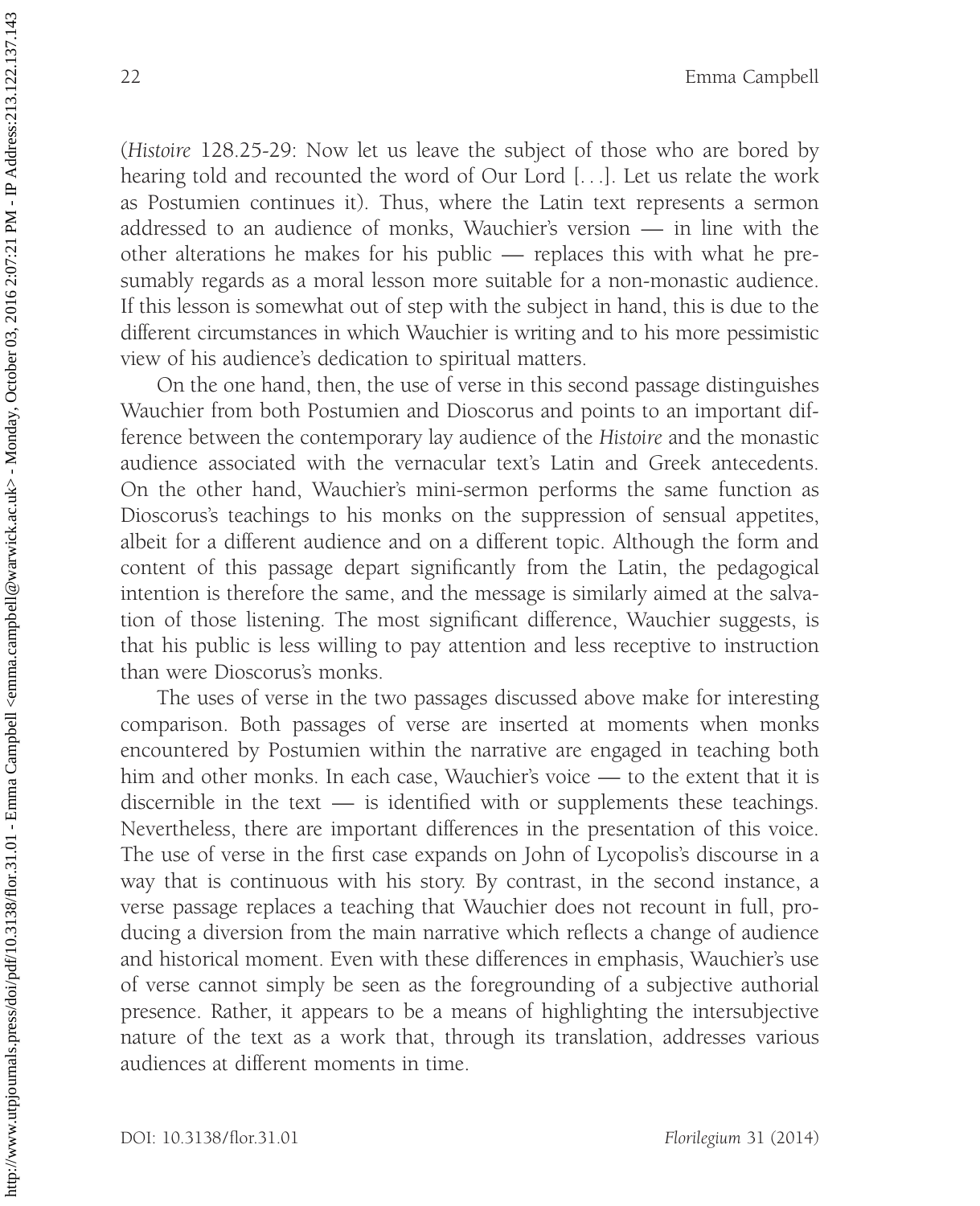## The Ending of the Histoire

What I have been calling, after Dinshaw, the "asynchrony" of Wauchier's translating voice is, as already suggested, connected to the pedagogical aims of his translation. The lay audience of the French text differs significantly from that of the Historia monachorum and of the Greek source on which the Latin is based, yet this public must nonetheless be brought to spiritual understanding through a text that translates the function as well as the contents of the earlier works. This process of adaptation, while aiming to make the work accessible to a new audience, does not result in the kind of transparent translation techniques criticized by Venuti, nor does it straightforwardly confirm the derivative, temporally transient qualities of translation that he associates with such techniques.42 Although Wauchier makes obvious adjustments to the linguistic and cultural framing of his source, his translation is far from being a homogenizing domestication of the Latin text. As I have argued, the present, or "now," of translation in Wauchier's text spans multiple temporalities rather than privileging one moment over others. Instead of effacing the voice of the translator in an attempt to give the impression of unmediated access to a source text, the Histoire constructs a complex, polyphonic discourse in which the voices that Wauchier translates emerge through or alongside his own to speak to his audience in Latin as well as in French, in verse as well as in prose. Though the translator's presence in the text is always implicit, the moments when the separation between Wauchier's voice and the text he is translating becomes most apparent are points of temporal, cultural, and linguistic tension generated by the vernacular work's new context. Yet even as he translates Latin citation for a lay public or substitutes a sermon on the rich for one on suppressing sensual appetites, Wauchier's voice always emerges in counterpoint to — rather than in separation from — those of the Histoire's monastic narrators.

The conclusion of the Histoire in the Carpentras manuscript and the beginning of the work that follows offer further comment on the connections between translation, pedagogy, and time in this compilation. The end of the Histoire relates the perils that Postumien and his company encountered on their journey and gives thanks to God for preserving them from harm. In Carpentras 473, this conclusion is followed by the prologue to the next item in the collection,

<sup>42</sup> Venuti outlines this position in The Scandals of Translation, esp. 31. See also Venuti, The Translator's Invisibility, 1-42.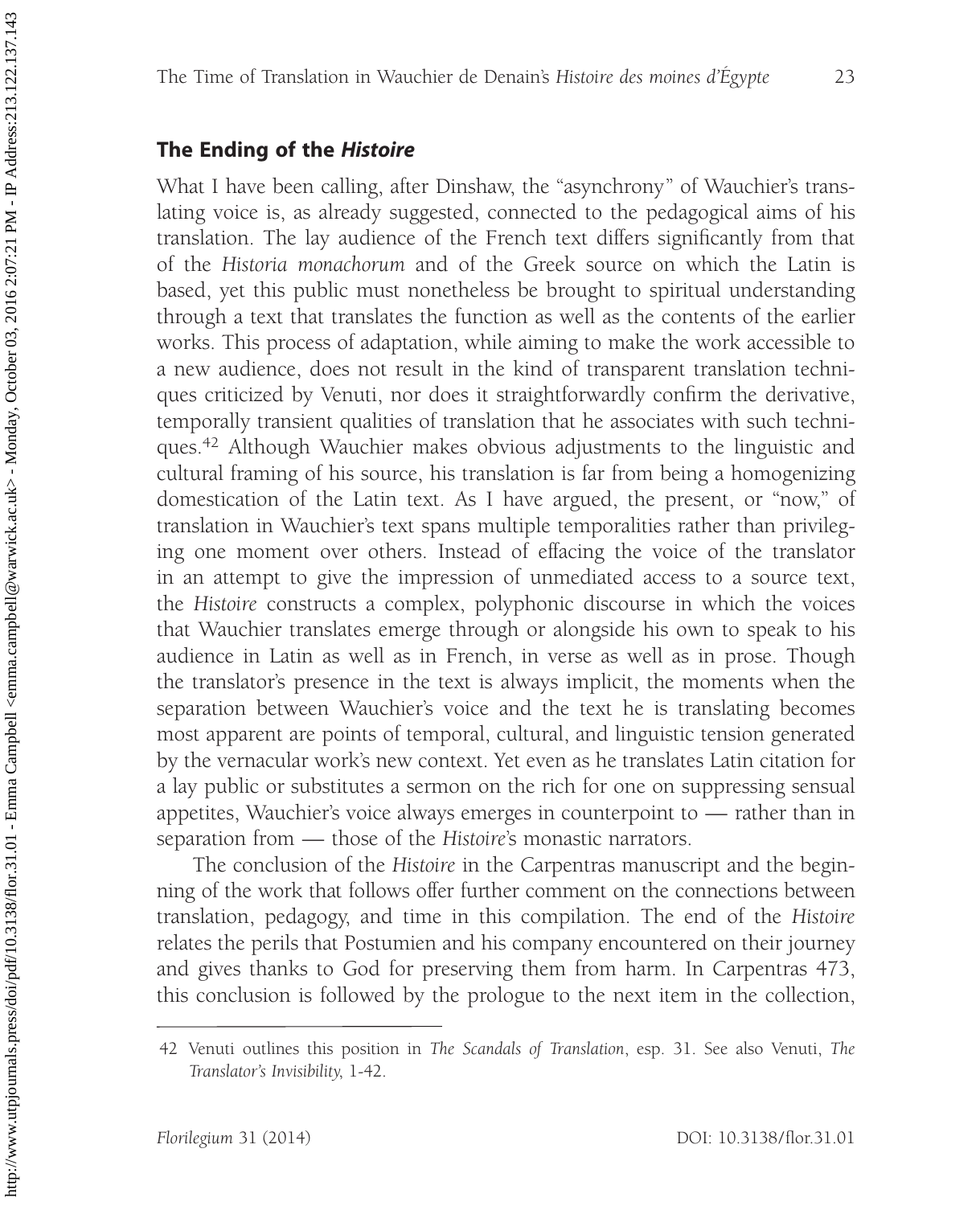Wauchier's translation of Rufinus's Verba seniorum, a work which he again attributes to Postumien:

> Certes, il n'est hom crestiens qui doive doter que par les vies des sainz homes qui ont esté et sont encore, et par les ovres et par les merites des sainz peres, dont je vos racont les faiz en cest livre, ne dure li siecles, quar il fuirent luxure et tote malvaistié, et si se mistrent el parfont hermitage et es orribles roches de la grant desertine et es fosses obscures et solitaires. La n'avoient il ne fain ne soif ; si les sostenoit Nostre Sire. Nos racontons es escritures les saintes foiz des patriarcas et des prophetes, ce est d'Abraham et d'Isaac et de Jacob, de Moysen et d'Elie et de saint Joham Baptiste et d'autres sainz homes, non mie por ce que nos les glorefiomes, quar Nostre Sire les a bien glorefiez, mais por ce que cil qui les liront et orront en metent avant la doctrine et les exemples de verité et de salu a oes les ames, si que eles puissent eschaper des tormentes males parmenables.<sup>43</sup>

> [Certainly, by the lives of the holy men who have lived and live still, and by the merits of the holy fathers whose deeds I have recounted to you in this book, there is no Christian man who should doubt that this world may not last, for [those holy men] fled lechery and all wickedness and went into the deepest wilderness and onto the terrible rocks of the great desert and into obscure and solitary caves. There they experienced neither hunger nor thirst, for Our Lord sustained them. In the Scriptures we recount the holy deeds of the patriarchs and prophets, that is, of Abraham and Isaac and Jacob, of Moses and Elias, and of St. John the Baptist and of other holy men, not so as to glorify them, for Our Lord has glorified them abundantly, but so that those who read and hear about them set the doctrine and examples of truth and salvation before the eye of people's souls so that they might escape terrible eternal torment.]

In terms of its contents and presentation in the manuscript, this prologue, while translating that of the Verba seniorum, does not appear to be uniquely attached to that text. The reference to the works and merits ''des sainz peres, dont je vos racont les faiz en cest livre'' (of the holy fathers whose deeds I have recounted to you in this book) evokes the larger compilation in which Wauchier's translations feature, rather than referring specifically to the work to come.

<sup>43</sup> The quotation is taken from Meyer's edition of this prologue; Meyer, ''Versions en vers et en prose des Vies des Pères," 276-77, at 276. Translation mine.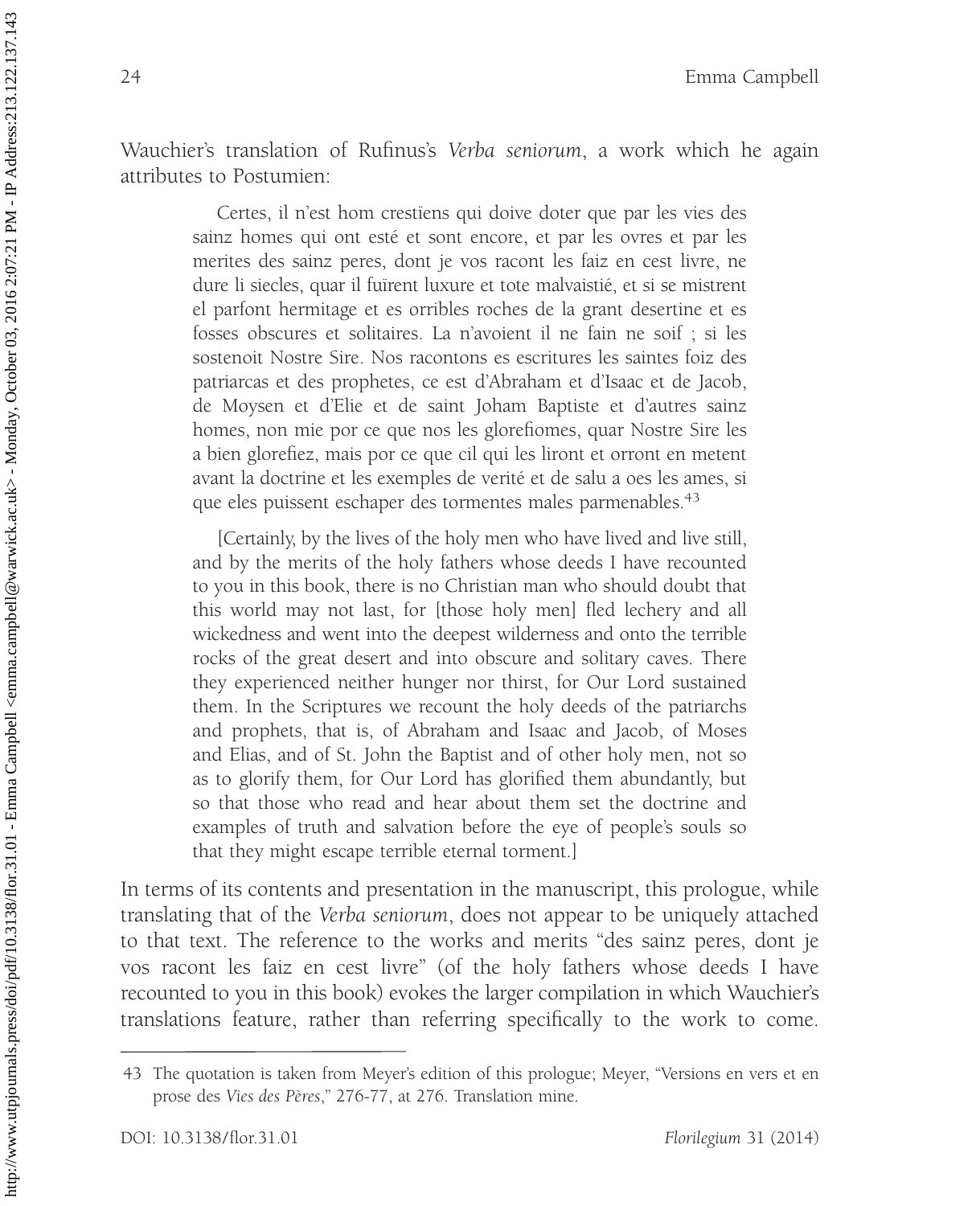Moreover, the presentation of this prologue in the manuscript suggests that it may have been seen as an epilogue to the Histoire as much as an introduction to the work that follows (Fig. 2). Although the Histoire itself ends just before the decorated initial C at the beginning of the above passage, the thick lettering of the ''AMEN'' at the end of the prologue to the Verba seniorum suggests that the latter might be identified as an alternative point of conclusion for the Histoire. The ambiguity concerning the ending and beginning of the two items on this folio is further complicated by the historiated initials. In contrast to the other initials in Wauchier's compilation, the C that begins the prologue to the Verba seniorum represents a zoomorphic creature, not a human figure; although the letter appears to signal a new section of the work, it does not therefore represent a human authority associated with the text. Such an identification occurs only later, in the subsequent image of Postumien and his monks, which suggests an alternative beginning for the Verba seniorum and signals the reprise of Postumien's first-person narration. The designation of this image as the beginning of a new section is further suggested by the marginal note which appears next to it and which is similar to those used elsewhere in the manuscript at the opening of other texts or at the beginning of certain subdivisions of the Histoire.<sup>44</sup> In contrast to the prologue to the Histoire, which articulates a transition between different authorities and different works, the prologue to the Verba seniorum is therefore positioned ambiguously between the end of one work and the beginning of another.

The ambiguity here may be partly attributable to the fact that this prologue's focus on the pedagogical value of transmitting ancient examples is a topic that is not specific to the Verba seniorum: the same applies to Wauchier's translation of the Historia monachorum and to the larger compilation in which both of these texts appear. Both the general prologue to the compilation and the introductory passages of the Histoire mention the exemplary nature of the material and its spiritual purpose;<sup>45</sup> as seen above, in the Histoire Postumien

<sup>44</sup> This note reads, ''Ci parole des seyns examples ques avoyt veu li sayns moynes postumens'' (fol. 118rb, right margin: Here the holy examples that the holy monk Postumien had seen are spoken about).

<sup>45</sup> Wauchier's general prologue to the collection states that he wishes to recount the lives of the fathers which he has translated into French for attentive listeners ''por ce qu'il i praignent bones essamples et retiegnent, les vies des sainz peres'' (so that they might take good example from it and retain the lives of the holy fathers); Meyer, ''Versions en vers et en prose des Vies des Pères," 261. Translation mine.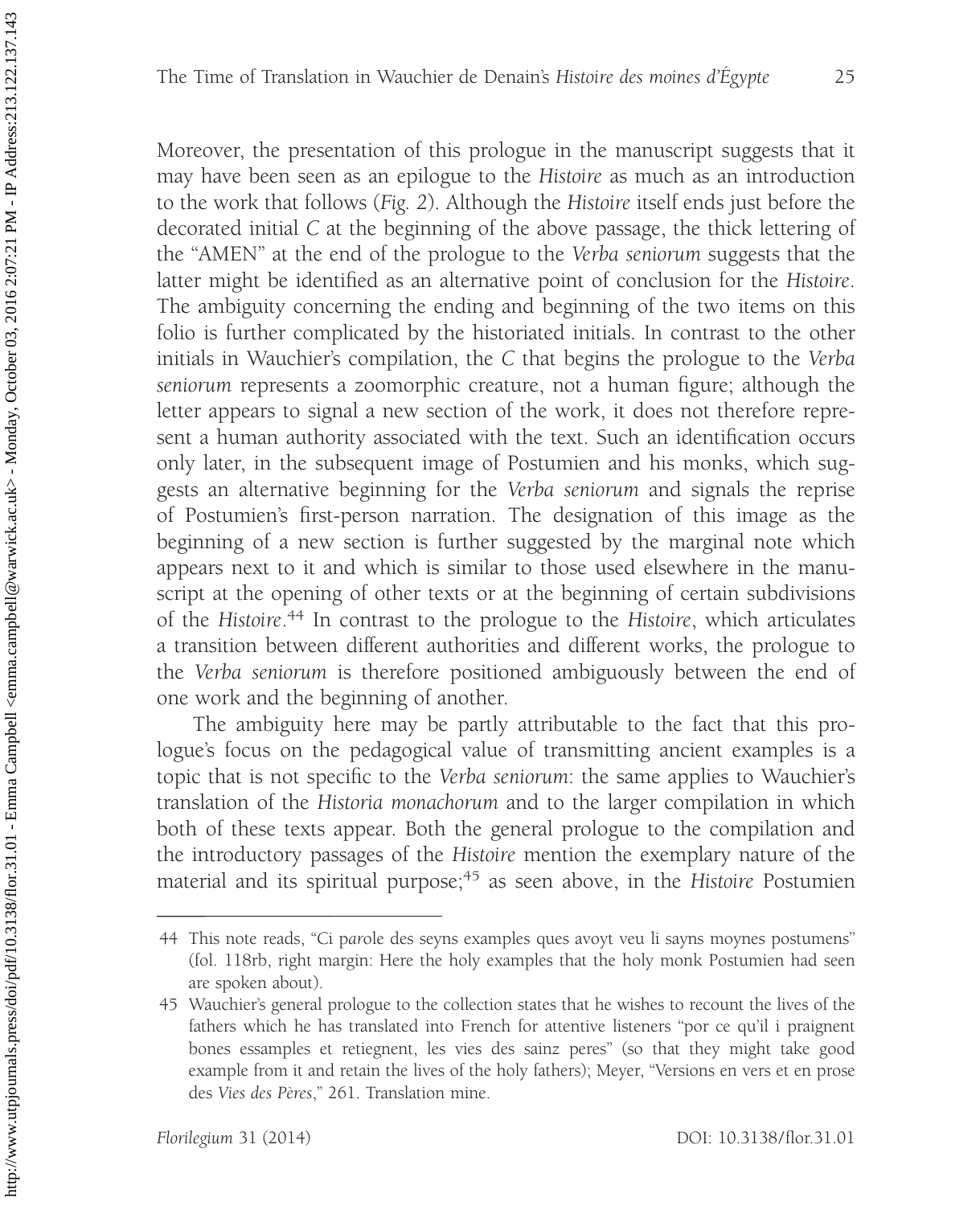claims he has written about his encounters with the desert hermits ''si que cil qui ne les virent mie poïssent entendre et oïr les ovres, si qu'il i praignent exemple d'aquerre gloire parmenable'' (Histoire 51.8-10: so that whoever has not seen them may understand and hear about the works, and thus take example from them to acquire eternal glory). The prologue to the Verba seniorum consequently offers a comment on the temporal complexity of translation not only in the work it introduces but also in the Histoire and in the compilation more broadly. What this prologue suggests is that the edifying text, as the medium through which the holy deeds of the past are made present, acts as a point of connection between historical, contemporary, and future times. Wauchier's (and possibly Postumien's) recounting of the works of the desert fathers is associated, on the one hand, with the written transmission of stories about biblical patriarchs and prophets and, on the other, with engagement with these examples in the present as a means of ensuring the future salvation of readers and listeners. Translation is, from this eschatological perspective, part of a larger, temporally expansive educational programme that reaches from Old Testament biblical history to the Day of Judgement. Here, the temporality of translation is not just to be thought of in terms of the textual survival that concerns poststructuralist translation theory: the afterlife of the source made possible through translation is connected to the afterlife of the Christian subject.

The second initial on this folio, which re-introduces Postumien's narrating voice and begins the Verba seniorum proper, depicts a scene of instruction that mirrors the one described in the preceding prologue (Fig. 3). Insofar as this image visually references earlier depictions of Postumien in the Histoire, it is also in dialogue with the work just completed, as well as with the one that is about to begin. Like the illuminated initial that opens the Histoire, this image appears within the capital  $O$  of "Or" (now), in this instance spoken not by the translator but by Postumien. The figure on the right is Postumien himself, seated with a book in his left hand before a company of monks; although his appearance resembles that in other portraits, his long, grey beard suggests an older man compared with the brown-haired figure on fol. 85va (Fig. 1) or the older, short-bearded figure on fol. 103ra (Fig. 4). As well as being visibly older, Postumien is represented as part of a monastic community rather than as a wandering pilgrim, as a teacher as well as a witness. This illumination thus reminds us of its location within a narrative time that looks both backward and forward to a time in which holy men are encountered, beards have greyed, and books are written.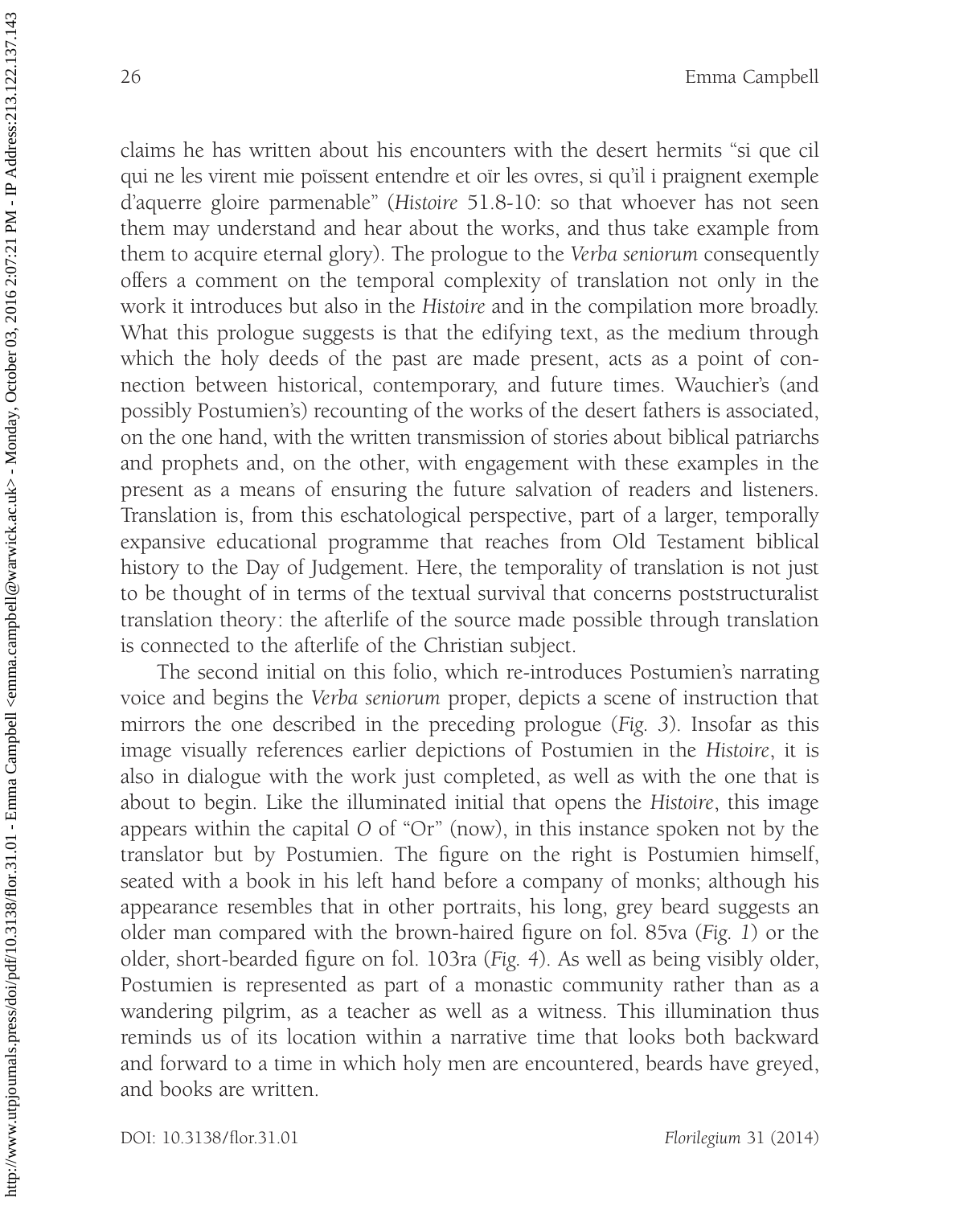This decorated "Or," though still marking the present moment of enunciation, acts as a mise en abyme of the previous text as well as of the work to come. Postumien here recounts his experiences to a crowd of monastic listeners while clutching what is presumably the book that will transmit those experiences to posterity. This scene of communal instruction figures an encounter that Wauchier's translation tries to recreate through its use of direct discourse. Yet it also points to the temporal and cultural gap that his translation has to overcome in recasting the Latin work in French for a lay audience. The francophone listeners whom Postumien addresses through Wauchier's text, though they might imagine otherwise, are far from identical with the monastic listeners facing him in the painted initial. As Wauchier's adaptation of his source attests, his audience is temporally, educationally, and spiritually distinct from the monastic audiences inscribed within and addressed by the Latin work. Nevertheless, in this particular illuminated ''now,'' the moment in which Postumien speaks to his company of monks is contiguous with the moment in which he speaks to Wauchier's audience — or, more accurately, the moment in which Rufinus's translated text, in the voice of Postumien, speaks through Wauchier to a contemporary francophone readership. This illumination is thus a reminder of the historical expansiveness as well as the intersubjective complexity of the present of Wauchier's translation. If translation can be said to have a time in this compilation, that time is ''now'' — that is to say, a present that reaches across all past and future nows and the asynchronous voices and communities that inhabit them.

## University of Warwick

#### Bibliography

## Manuscripts

Carpentras, Bibliothèque municipale, MS 473 Douai, Bibliothèque municipale, MS 870 Douai, Bibliothèque municipale, MS 871 Paris, Bibliothèque nationale de France, nouvelles acquisitions françaises, 10128

## Published Primary Sources

De Visser-van Terwisga, Marijke, ed. Histoire ancienne jusqu'à César (Estoires Rogier). 2 vols. Orleans: Paradigme, 1995-1999.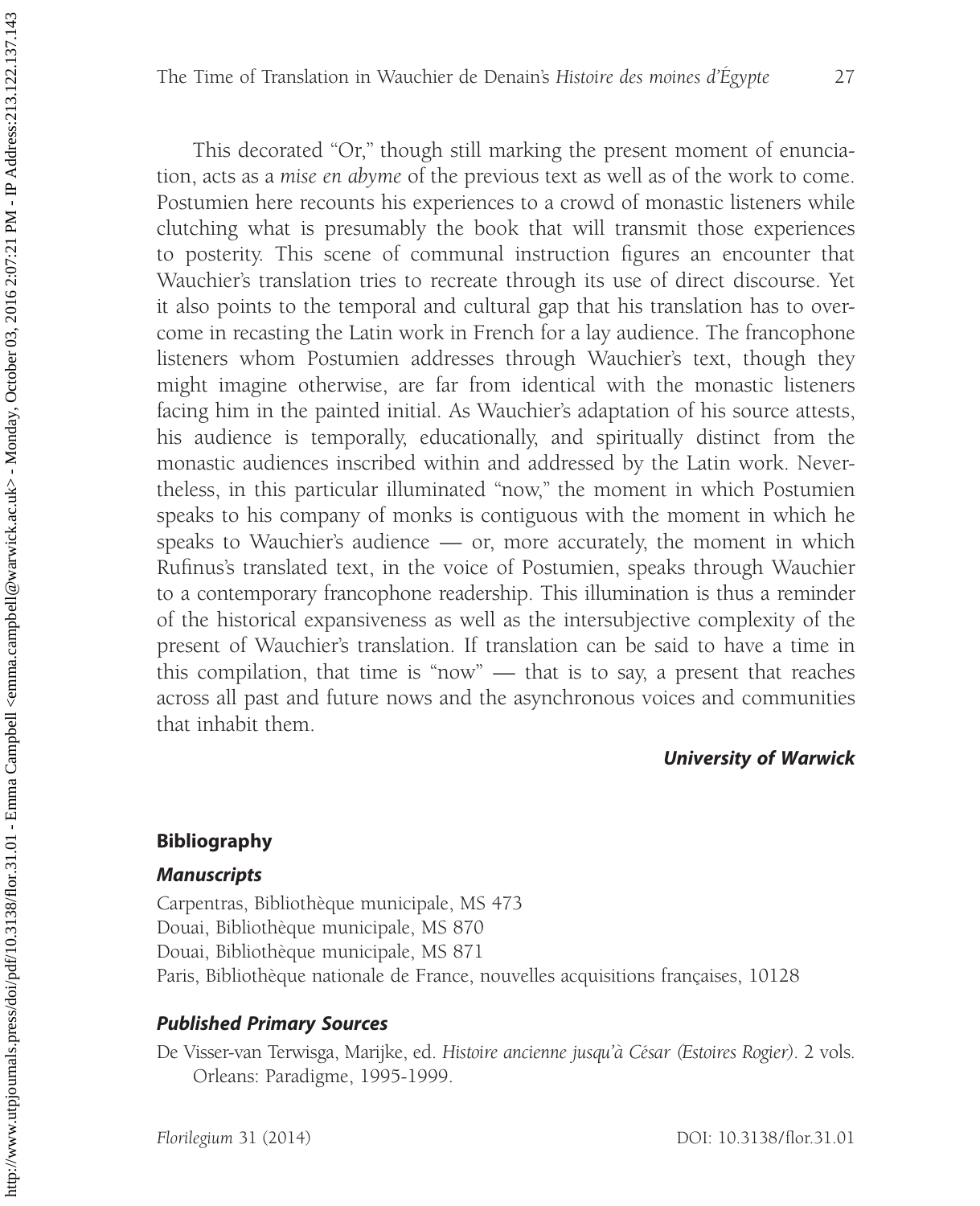- Meyer, Paul. "Versions en vers et en prose des Vies des Pères." In Histoire littéraire de la France. Ouvrage commencé par des religieux bénédictins de la Congrégation de Saint-Maur et continué par des membres de l'Institut (Académie des inscriptions et belles-lettres). Vol. 33, Suite de quartorzième siècle, 254-328. Paris: Imprimerie Nationale, 1906.
- Rufinus of Aquileia. Historia monachorum seu Liber de vitis patrum auctore Rufino Aquileiensi presbytero. PL 21:387-462B.
- —. Historia monachorum sive De vita sanctorum patrum, edited by Eva Schulz-Flügel. Berlin & New York: de Gruyter, 1990.
- ——. Verba seniorum. PL 73:739A-810C.
- Wauchier de Denain. L'Histoire des moines d'Egypte suivie de la Vie de Saint Paul le Simple, edited by Michelle Szkilnik. Geneva: Droz, 1993.

#### Secondary Sources

Beer, Jeanette M. A. Early Prose in France: Contexts of Bilingualism and Authority. Medieval Institute Publications. Kalamazoo: Western Michigan Univ., 1992.

- Blumenfeld-Kosinski, Renate. ''Moralization and History: Verse and Prose in the Histoire ancienne jusqu'à César (in B.N. f.fr. 20125)." Zeitschrift für Romanische Philologie 97 (1981): 41-46.
- Derrida, Jacques. "Des tours de Babel." In Psyché. Inventions de l'autre, 203-35. New ed. Paris: Galilée, 1987.
	- ——. ''Living On / Border Lines.'' In Deconstruction and Criticism, by Harold Bloom, Paul de Man, Jacques Derrida, Geoffrey H. Hartman, and J. Hillis Miller, 75-176. London & Henley: Routledge & Kegan Paul; New York: Seabury Press, 1979.
- Dinshaw, Carolyn. Getting Medieval: Sexualities and Communities, Pre- and Postmodern. Durham, N.C., & London: Duke Univ. Press, 1999.
- ——. How Soon is Now? Medieval Texts, Amateur Readers, and the Queerness of Time. Durham, N.C., & London: Duke Univ. Press, 2012.
- Godzich, Wlad, and Jeffrey Kittay. The Emergence of Prose: An Essay in Prosaics. Minneapolis: Univ. of Minnesota Press, 1987.
- Gurevich, A. J. Categories of Medieval Culture. Trans. G. L. Campbell. London: Routledge & Kegan Paul, 1985.
- Kay, Sarah. "La seconde main et les secondes langues dans la France médiévale." In Translations médiévales. Cinq siècles de traductions en français au Moyen Âge (XI<sup>e</sup>- $XV^e$  siècles). Etude et Répertoire, edited by Claudio Galderisi, 1:461-85. Turnhout: Brepols, 2011.
- Lynde-Recchia, Molly. Prose, Verse, and Truth-Telling in the Thirteenth Century: An Essay on Form and Function in Selected Texts, Accompanied by an Edition of the Prose